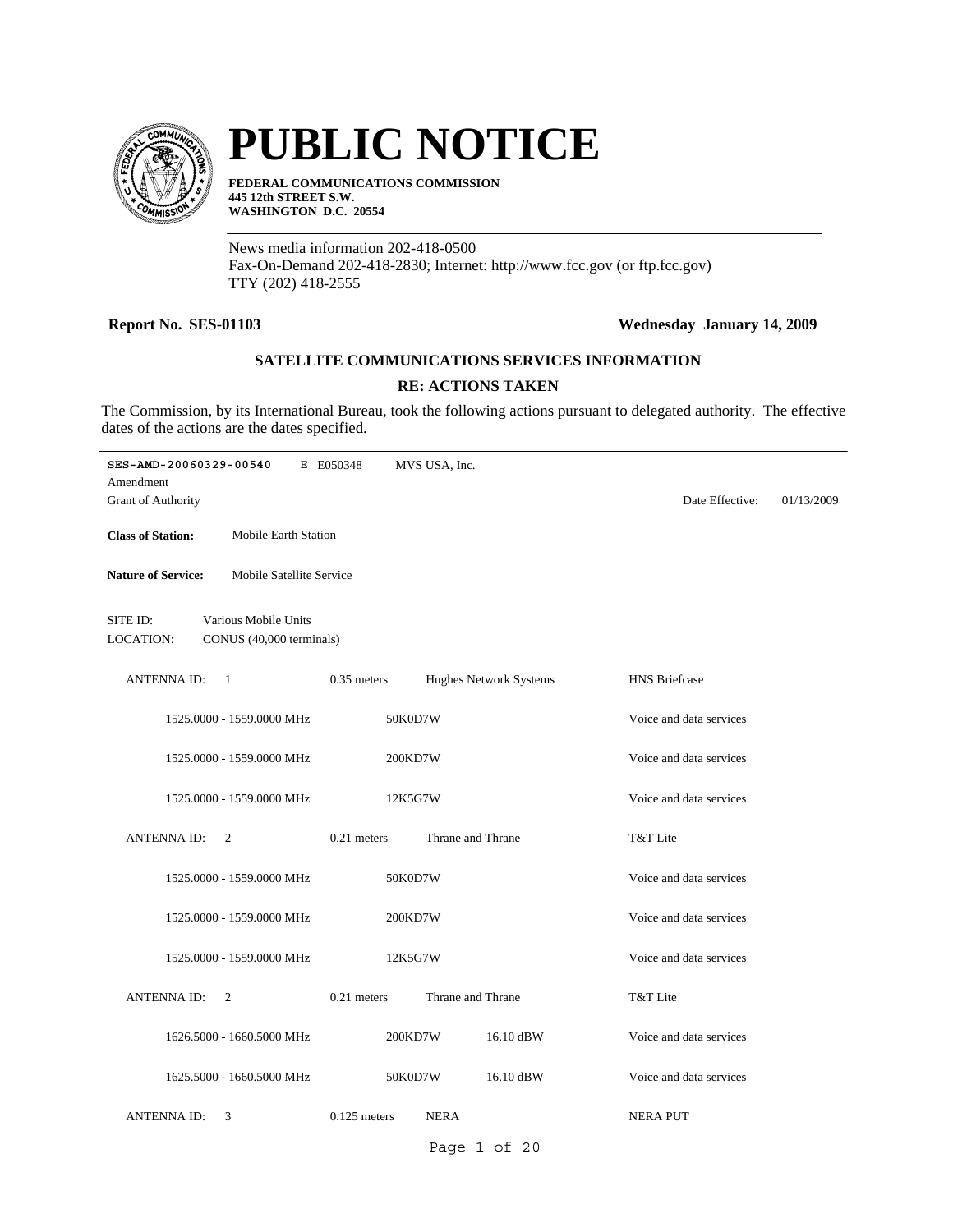| 1525.0000 - 1559.0000 MHz                                                                      | 50K0G7W        |              |                               | Voice and data services |            |
|------------------------------------------------------------------------------------------------|----------------|--------------|-------------------------------|-------------------------|------------|
| 1525.0000 - 1559.0000 MHz                                                                      | 200KG7W        |              |                               | Voice and data services |            |
| 1525.0000 - 1559.0000 MHz                                                                      | 12K5G7W        |              |                               | Voice and data services |            |
| <b>ANTENNA ID:</b><br>3                                                                        | $0.125$ meters | <b>NERA</b>  |                               | <b>NERA PUT</b>         |            |
| 1626.5000 - 1660.5000 MHz                                                                      | 25K0G7W        |              | 11.00 dBW                     | Voice and data services |            |
| 1626.5000 - 1660.5000 MHz                                                                      | 200KG7W        |              | 11.00 dBW                     | Voice and data services |            |
| <b>ANTENNA ID:</b><br>4                                                                        | $0.15$ meters  | Add Value    |                               | Add Value PUT           |            |
|                                                                                                |                |              |                               | Voice and data services |            |
| 1525.0000 - 1559.0000 MHz                                                                      | 50K0G7W        |              |                               |                         |            |
| 1525.0000 - 1559.0000 MHz                                                                      | 200KG7W        |              |                               | Voice and data services |            |
| 1525.0000 - 1559.0000 MHz                                                                      | 12K5G7W        |              |                               | Voice and data services |            |
| <b>ANTENNA ID:</b><br>4                                                                        | $0.15$ meters  | Add Value    |                               | <b>Add Value PUT</b>    |            |
| 1626.5000 - 1660.5000 MHz                                                                      | 25K0G7W        |              | 11.00 dBW                     | Voice and data services |            |
| 1626.5000 - 1660.5000 MHz                                                                      | 200KG7W        |              | 11.00 dBW                     | Voice and data services |            |
| <b>ANTENNA ID:</b><br>- 1                                                                      | $0.35$ meters  |              | Hughes Network Systems        | <b>HNS</b> Briefcase    |            |
| 1626.5000 - 1660.5000 MHz                                                                      | 50K0D7W        |              | 21.00 dBW                     | Voice and data services |            |
| 1626.5000 - 1660.5000 MHz                                                                      | 200KD7W        |              | 21.00 dBW                     | Voice and data services |            |
| <b>Points of Communication:</b>                                                                |                |              |                               |                         |            |
| Various Mobile Units - INMARSAT 4F2 - (52.75)                                                  |                |              |                               |                         |            |
| SES-AMD-20071221-01750                                                                         | E E050348      | MVS Fed, LLC |                               |                         |            |
| Amendment<br><b>Grant of Authority</b>                                                         |                |              |                               | Date Effective:         | 01/13/2009 |
| <b>Class of Station:</b><br>Mobile Earth Station                                               |                |              |                               |                         |            |
| <b>Nature of Service:</b><br>Mobile Satellite Service                                          |                |              |                               |                         |            |
| Various Mobile Units<br>SITE ID:<br>LOCATION:<br>40,000 Inmarsat BGAN Full duplex METs in U.S. |                |              |                               |                         |            |
| <b>ANTENNA ID:</b><br><b>HNS</b>                                                               | $0.35$ meters  |              | <b>Hughes Network Systems</b> | <b>HNS</b> Briefcase    |            |
| 1525.0000 - 1559.0000 MHz                                                                      | 50K0D7W        |              |                               | 16-QAM BGAN             |            |
| 1525.0000 - 1559.0000 MHz                                                                      | 200KD7W        |              |                               | 16-QAM BGAN             |            |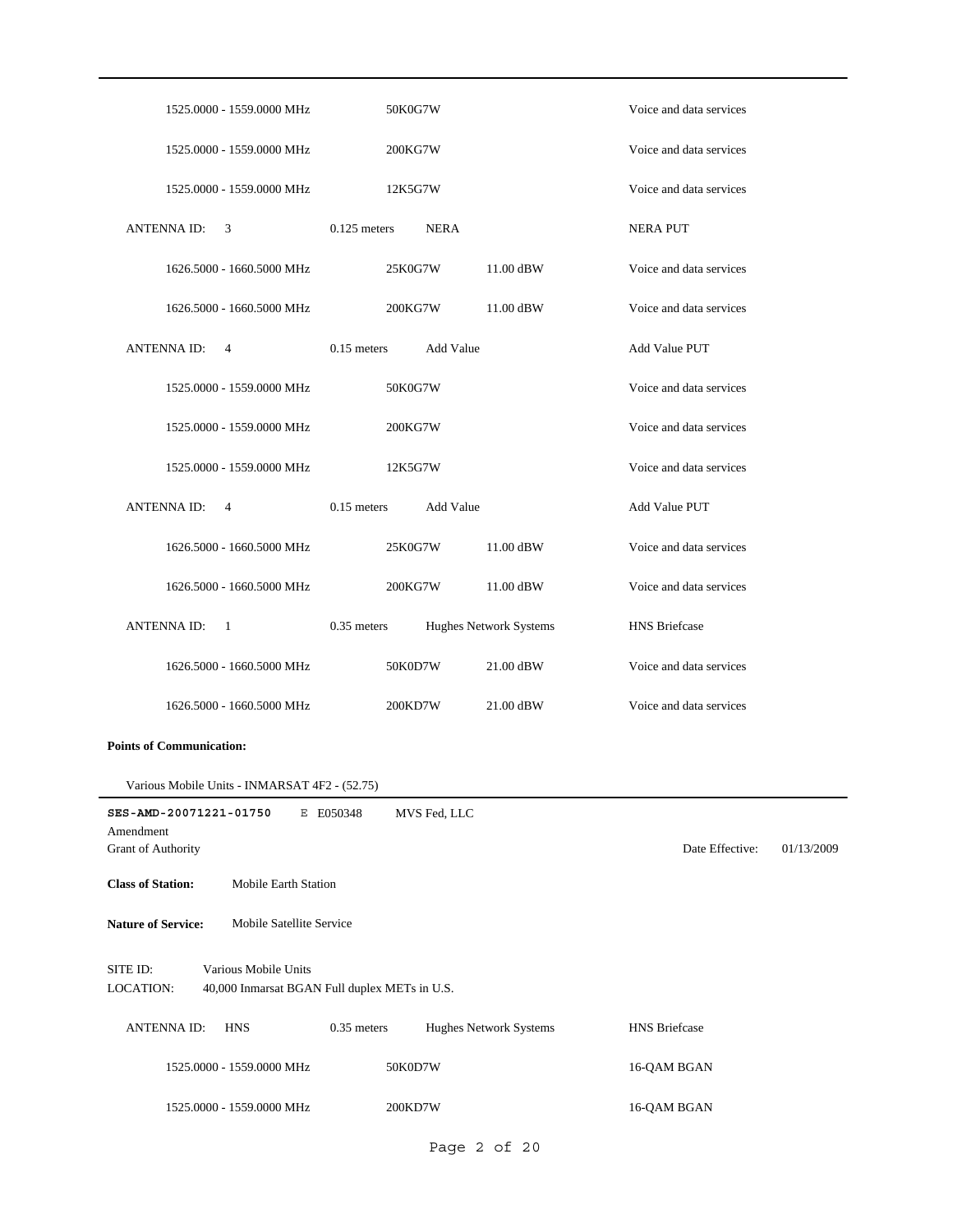| 1525.0000 - 1559.0000 MHz         | 12K5G7W                                 | <b>QPSK</b> Signaling |
|-----------------------------------|-----------------------------------------|-----------------------|
| ANTENNA ID:<br>T&T                | 0.21 meters<br>Thrane and Thrane        | T&T Lite              |
| 1525.0000 - 1559.0000 MHz         | 50K0D7W                                 | 16-QAM BGAN           |
| 1525.0000 - 1559.0000 MHz         | 200KD7W                                 | 16-QAM BGAN           |
| 1525.0000 - 1559.0000 MHz         | 12K5G7W                                 | <b>QPSK</b> Signaling |
| <b>ANTENNA ID:</b><br>T&T         | $0.21$ meters<br>Thrane and Thrane      | T&T Lite              |
| 1626.5000 - 1660.5000 MHz         | 200KD7W<br>16.10 dBW                    | 16-QAM BGAN           |
| 1625.5000 - 1660.5000 MHz         | 16.10 dBW<br>50K0D7W                    | <b>QPSK</b> Signaling |
| <b>NERA</b><br><b>ANTENNA ID:</b> | $0.125$ meters<br><b>NERA</b>           | <b>NERA PUT</b>       |
| 1525.0000 - 1559.0000 MHz         | 50K0G7W                                 | <b>QPSK</b> Signaling |
| 1525.0000 - 1559.0000 MHz         | 200KG7W                                 | P 1/4 QPSK BGAN       |
| 1525.0000 - 1559.0000 MHz         | 12K5G7W                                 | <b>QPSK</b> Signaling |
| <b>ANTENNA ID:</b><br><b>NERA</b> | $0.125$ meters<br><b>NERA</b>           | NERA PUT              |
| 1626.5000 - 1660.5000 MHz         | 11.00 dBW<br>25K0G7W                    | P 1/4 QPSK            |
| 1626.5000 - 1660.5000 MHz         | 200KG7W<br>11.00 dBW                    | P 1/4 QPSK BGAN       |
| AddValue<br><b>ANTENNA ID:</b>    | $0.02$ meters<br>Add Value              | Add Value PUT         |
| 1525.0000 - 1559.0000 MHz         | 50K0G7W                                 | <b>QPSK</b> Signaling |
| 1525.0000 - 1559.0000 MHz         | 200KG7W                                 | P 1/4 QPSK BGAN       |
| 1525.0000 - 1559.0000 MHz         | 12K5G7W                                 | <b>QPSK</b> Signaling |
| AddValue<br><b>ANTENNAID:</b>     | $0.02$ meters<br>Add Value              | Add Value PUT         |
| 1626.5000 - 1660.5000 MHz         | 25K0G7W<br>11.00 dBW                    | P 1/4 QPSK Signaling  |
| 1626.5000 - 1660.5000 MHz         | 200KG7W<br>11.00 dBW                    | P 1/4 QPSK BGAN       |
| <b>ANTENNAID:</b><br><b>HNS</b>   | $0.35$ meters<br>Hughes Network Systems | <b>HNS Briefcase</b>  |
| 1626.5000 - 1660.5000 MHz         | 50K0D7W<br>21.00 dBW                    | 16-QAM BGAN           |
| 1626.5000 - 1660.5000 MHz         | 21.00 dBW<br>200KD7W                    | 16-QAM BGAN           |

**Points of Communication:**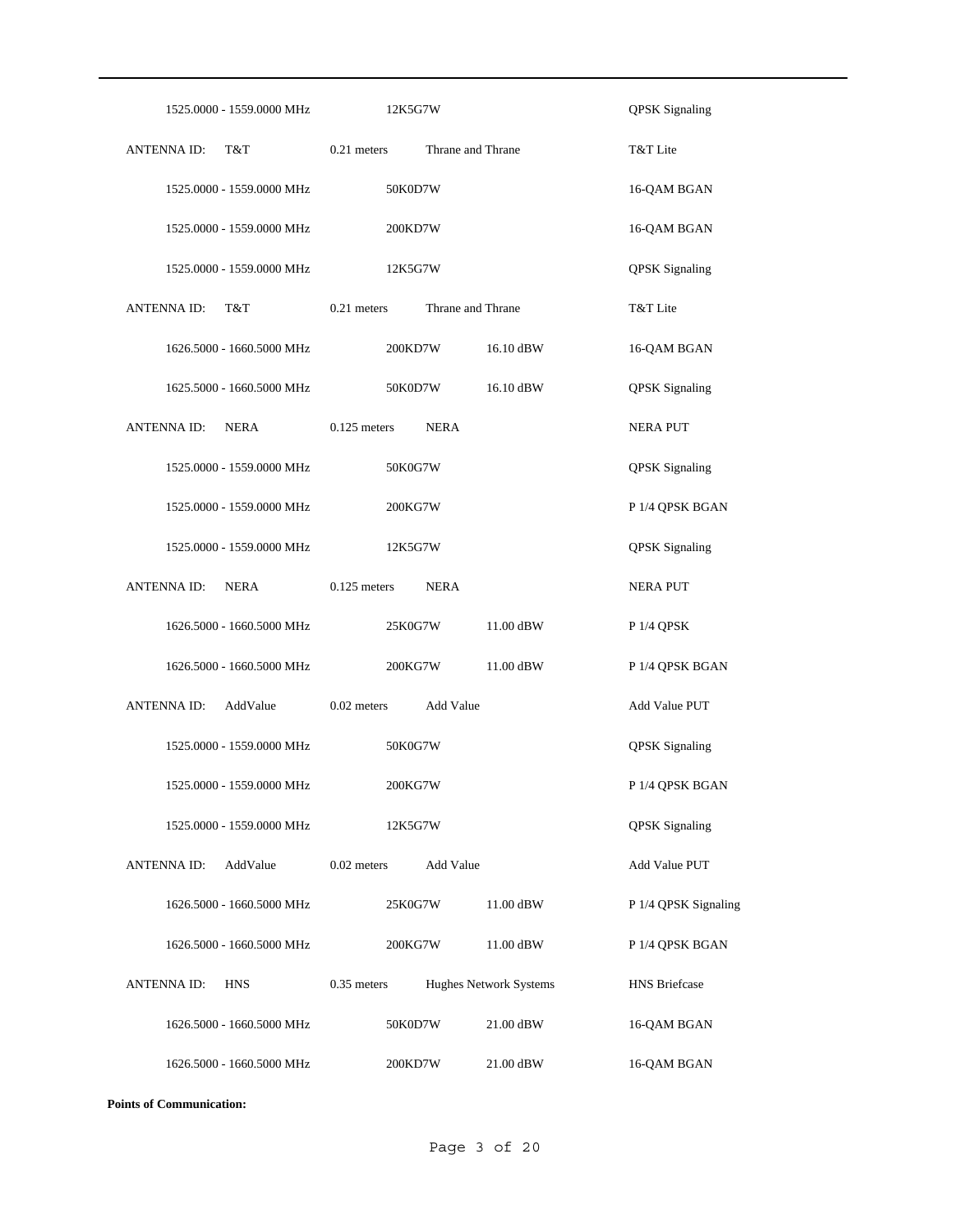| SES-ASG-20080725-00990<br>E E860725<br>Application for Consent to Assignment<br>Withdrawn | NBC Telemundo License Co. | Date Effective:             | 01/07/2009 |
|-------------------------------------------------------------------------------------------|---------------------------|-----------------------------|------------|
|                                                                                           |                           |                             |            |
| <b>Current Licensee:</b><br>NBC Telemundo License Co.<br>FROM: NBC TELEMUNDO LICENSE CO.  |                           |                             |            |
| TO:<br>POST-NEWSWEEK STATIONS, FLORIDA, INC.                                              |                           |                             |            |
|                                                                                           |                           | No. of Station(s) listed: 1 |            |
| SES-ASG-20081218-01631<br>E E860695<br>Application for Consent to Assignment              | WPIX, Inc.                |                             |            |
| Grant of Authority                                                                        |                           | Date Effective:             | 01/12/2009 |
| <b>Current Licensee:</b><br>WPIX, Inc.                                                    |                           |                             |            |
| FROM: WPIX INC.                                                                           |                           |                             |            |
| TO:<br>WPIX, Inc., Debtor-In-Possession                                                   |                           | No. of Station(s) listed: 1 |            |
|                                                                                           |                           |                             |            |
| SES-ASG-20081218-01632<br>E E040317<br>Application for Consent to Assignment              | WPIX, Inc.                |                             |            |
| Grant of Authority                                                                        |                           | Date Effective:             | 01/12/2009 |
| <b>Current Licensee:</b><br>WPIX, Inc.                                                    |                           |                             |            |
| FROM: WPIX INC.                                                                           |                           |                             |            |
| TO:<br>WPIX, Inc., Debtor-In-Possession                                                   |                           | No. of Station(s) listed: 2 |            |
| SES-LFS-20051123-01634<br>E E050348                                                       | MVS Fed, LLC              |                             |            |
| License to communicate with a Foreign Satellite                                           |                           |                             |            |
| Grant of Authority                                                                        |                           | Date Effective:             | 01/13/2009 |
| <b>Class of Station:</b><br><b>Mobile Earth Station</b>                                   |                           |                             |            |
| <b>Nature of Service:</b><br>Mobile Satellite Service                                     |                           |                             |            |
|                                                                                           |                           |                             |            |
| Various Mobile Units<br>SITE ID:                                                          |                           |                             |            |
| <b>LOCATION:</b><br>40,000 Inmarsat BGAN Full duplex METs in U.S.                         |                           |                             |            |
| $0.35$ meters<br><b>ANTENNA ID:</b><br><b>HNS</b>                                         | Hughes Network Systems    | <b>HNS</b> Briefcase        |            |
| 1626.5000 - 1660.5000 MHz                                                                 | 200KD7W<br>21.00 dBW      | 16-QAM BGAN                 |            |
| 1626.5000 - 1660.5000 MHz                                                                 | 50K0D7W<br>21.00 dBW      | 16-QAM Signaling            |            |
| 1525.0000 - 1559.0000 MHz                                                                 | 12K5G7W                   | <b>QPSK</b> Signaling       |            |
| 1525.0000 - 1559.0000 MHz                                                                 | 200KD7W                   | 16-QAM Signaling            |            |
| 1525.0000 - 1559.0000 MHz                                                                 | 50K0D7W                   | 16-QAM Signaling            |            |
| 0.21 meters<br>ANTENNA ID:<br>T&T                                                         | Thrane and Thrane         | T&T Lite                    |            |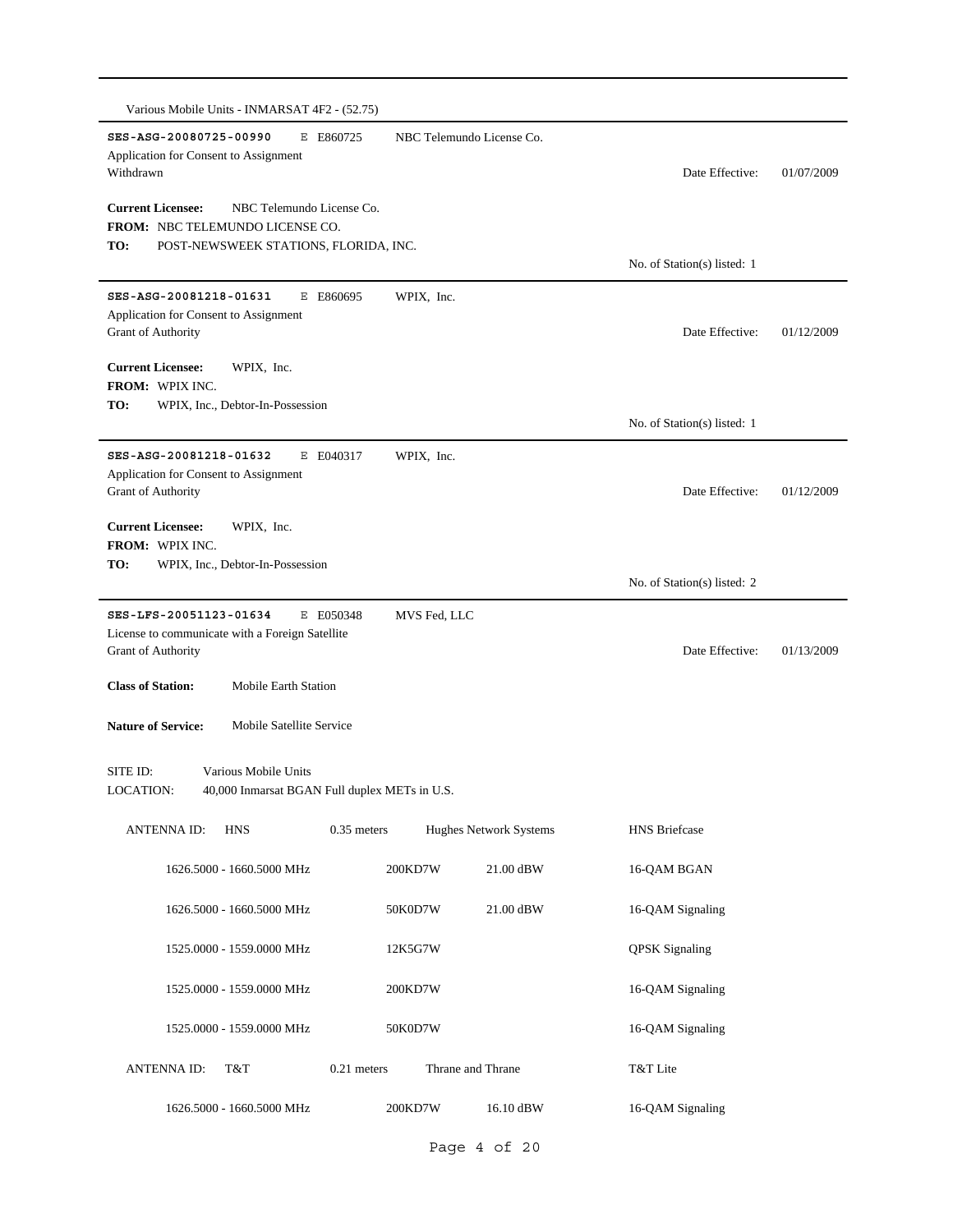| 1625.5000 - 1660.5000 MHz                                                        | 50K0D7W<br>16.10 dBW                                    | 16-QAM Signaling                                         |
|----------------------------------------------------------------------------------|---------------------------------------------------------|----------------------------------------------------------|
| 1525.0000 - 1559.0000 MHz                                                        | 200KD7W                                                 | 16-QAM Signaling                                         |
| 1525.0000 - 1559.0000 MHz                                                        | 12K5G7W                                                 | <b>QPSK</b> Signaling                                    |
| 1525.0000 - 1559.0000 MHz                                                        | 50K0D7W                                                 | 16-QAM Signaling                                         |
| <b>ANTENNAID:</b><br><b>NERA</b>                                                 | $0.125$ meters<br><b>NERA</b>                           | <b>NERA PUT</b>                                          |
| 1626.5000 - 1660.5000 MHz                                                        | 200KG7W<br>11.00 dBW                                    | Pi/4 QPSK BGAN                                           |
| 1626.5000 - 1660.5000 MHz                                                        | 11.00 dBW<br>25K0G7W                                    | Pi/4 QPSK Signaling                                      |
| 1525.0000 - 1559.0000 MHz                                                        | 12K5G7W                                                 | <b>QPSK</b> Signaling                                    |
| 1525.0000 - 1559.0000 MHz                                                        | 200KG7W                                                 | Pi/4 QPSK BGAN                                           |
| 1525.0000 - 1559.0000 MHz                                                        | 50K0G7W                                                 | <b>QPSK</b> Signaling                                    |
| AddValue<br><b>ANTENNA ID:</b>                                                   | $0.02$ meters<br>Add Value                              | Add Value PUT                                            |
| 1626.5000 - 1660.5000 MHz                                                        | 25K0G7W<br>11.00 dBW                                    | Pi/4 QPSK Signaling                                      |
| 1525.0000 - 1559.0000 MHz                                                        | 12K5G7W                                                 | <b>QPSK</b> Signaling                                    |
| 1525.0000 - 1559.0000 MHz                                                        | 200KG7W                                                 | Pi/4 QPSK BGAN                                           |
| 1525.0000 - 1559.0000 MHz                                                        | 50K0G7W                                                 | <b>QPSK</b> Signaling                                    |
| 1626.5000 - 1660.5000 MHz                                                        | 200KG7W<br>11.00 dBW                                    | Pi/4 QPSK BGAN                                           |
| <b>Points of Communication:</b>                                                  |                                                         |                                                          |
| Various Mobile Units - INMARSAT 4F2 - (52.75)                                    |                                                         |                                                          |
| Various Mobile Units - ISAT List -                                               |                                                         |                                                          |
| SES-LIC-20081203-01527<br>Application for Authority<br><b>Grant of Authority</b> | E E850092<br>Journal Broadcast Corporation              | 01/12/2009 - 01/12/2024<br>Date Effective:<br>01/12/2009 |
| <b>Class of Station:</b><br><b>Fixed Earth Stations</b>                          |                                                         |                                                          |
| <b>Nature of Service:</b><br>Domestic Fixed Satellite Service                    |                                                         |                                                          |
| SITE ID:<br>$\mathbf{1}$<br><b>LOCATION:</b><br>43 ° 5 ' 25.00 " N LAT.          | 720 East Capitol Drive (WTMJ), Milwaukee, Milwaukee, WI | 87 ° 54 ' 5.30 " W LONG.                                 |
| <b>ANTENNA ID:</b><br>1                                                          | Comtech Antenna Systems<br>5 meters                     | 5 Meter Offsat                                           |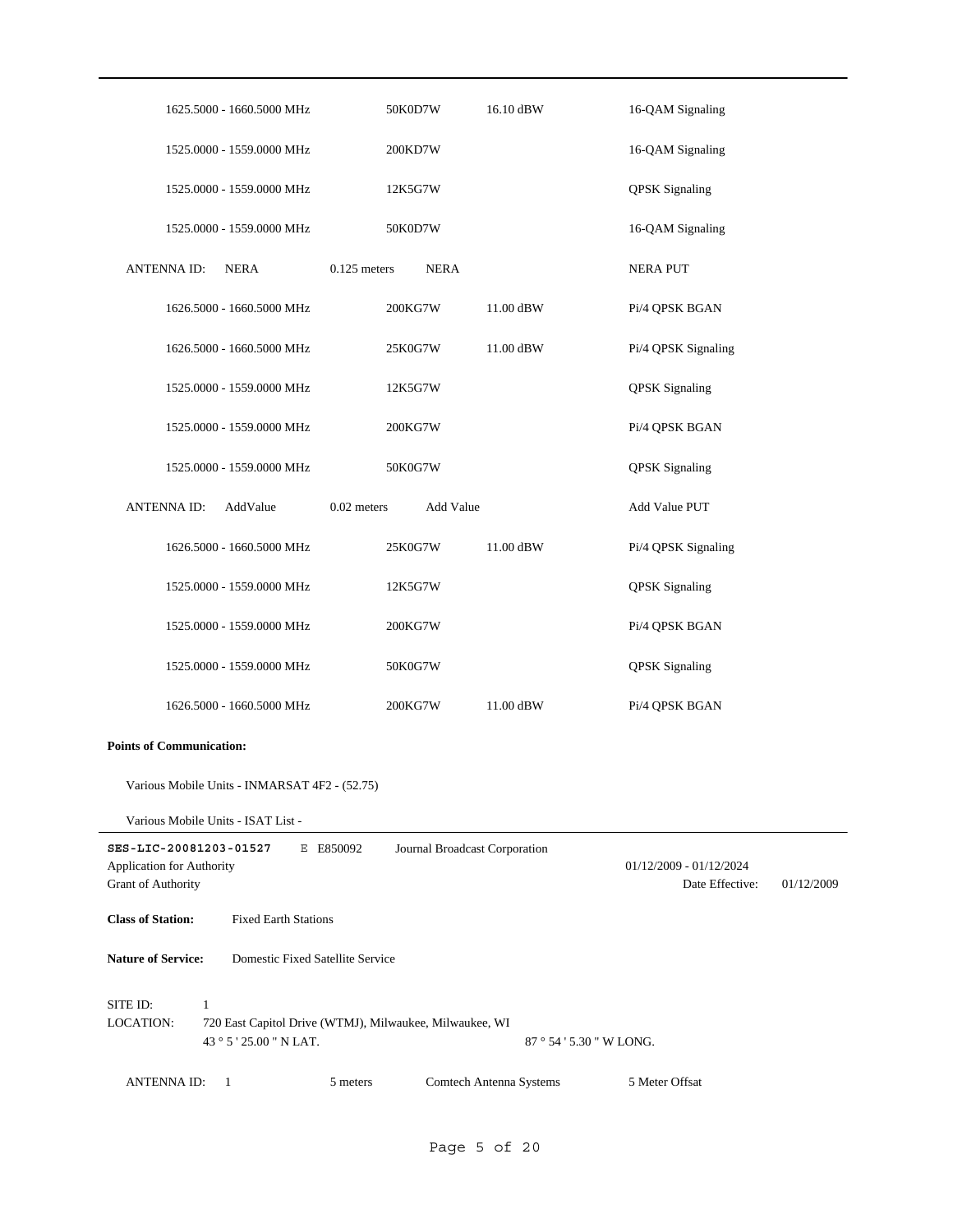|                                                                                                                                            | 3700.0000 - 4200.0000 MHz                                                      | 51K2G7W               |                             | QPSK Digital, 1/2FEC, Digital Audio<br>and related data       |                  |
|--------------------------------------------------------------------------------------------------------------------------------------------|--------------------------------------------------------------------------------|-----------------------|-----------------------------|---------------------------------------------------------------|------------------|
|                                                                                                                                            | 5925.0000 - 6425.0000 MHz                                                      | 51K2G7W               | 51.97 dBW                   | QPSK Digital, 1/2 FEC, Digital Audio<br>and related data      |                  |
| <b>Points of Communication:</b>                                                                                                            |                                                                                |                       |                             |                                                               |                  |
| 1 - ALSAT - (ALSAT)                                                                                                                        |                                                                                |                       |                             |                                                               |                  |
| SES-LIC-20081207-01533<br>Application for Authority<br>Grant of Authority                                                                  | E E080240                                                                      |                       | AMERICAN FAMILY ASSOCIATION | 01/13/2009 - 01/13/2024<br>Date Effective:                    | EZ<br>01/13/2009 |
| <b>Class of Station:</b>                                                                                                                   | <b>Fixed Earth Stations</b>                                                    |                       |                             |                                                               |                  |
| <b>Nature of Service:</b>                                                                                                                  | <b>Fixed Satellite Service</b>                                                 |                       |                             |                                                               |                  |
| SITE ID:<br>1<br>LOCATION:                                                                                                                 | 107 Parkgate Drive, Lee, Tupelo, MS<br>34 ° 15 ' 26.00 " N LAT.                |                       |                             | 88 ° 44 ' 52.00 " W LONG.                                     |                  |
| <b>ANTENNAID:</b>                                                                                                                          | $\overline{1}$                                                                 | 2.4 meters<br>Andrew  |                             | Type 243, Class III                                           |                  |
|                                                                                                                                            | 14000.0000 - 14500.0000 MHz                                                    | 3M00G7W               | 60.66 dBW                   | MCPC digital encoded audio and data @<br>3Mbps, QPSK, 3/4 FEC |                  |
|                                                                                                                                            | 11700.0000 - 12200.0000 MHz                                                    | 3M00G7W               |                             | MCPC digital encoded audio and data @<br>3Mbps, QPSK, 3/4 FEC |                  |
| <b>Points of Communication:</b><br>1 - PERMITTED LIST - ()<br>SES-MOD-20081126-01515<br>Application for Modification<br>Grant of Authority | E E000275                                                                      | SES Americom, Inc.    |                             | $07/31/2000 - 07/31/2010$<br>Date Effective:                  | 01/12/2009       |
| <b>Class of Station:</b>                                                                                                                   | <b>Fixed Earth Stations</b>                                                    |                       |                             |                                                               |                  |
| <b>Nature of Service:</b>                                                                                                                  | <b>Fixed Satellite Service</b>                                                 |                       |                             |                                                               |                  |
| SITE ID:<br><b>LOCATION:</b>                                                                                                               | Woodbine GE-6<br>2323 Grimville Road, Mt. Airy, MD<br>39 ° 22 ' 33.00 " N LAT. |                       | 77 ° 4 ' 50.90 " W LONG.    |                                                               |                  |
| <b>ANTENNA ID:</b>                                                                                                                         | WB GE-6                                                                        | Vertex<br>11.1 meters |                             | 11.1 KPC                                                      |                  |
|                                                                                                                                            | 5925.0000 - 6425.0000 MHz                                                      | 30M0G7W               | 83.00 dBW                   | Digital Data/Video                                            |                  |
|                                                                                                                                            | 5925.0000 - 6425.0000 MHz                                                      | 800KG7D               | 76.00 dBW                   | Digital Data                                                  |                  |
|                                                                                                                                            | 3700.0000 - 4200.0000 MHz                                                      | 30M0G7W               |                             | Digital Data, Video                                           |                  |
|                                                                                                                                            |                                                                                |                       |                             |                                                               |                  |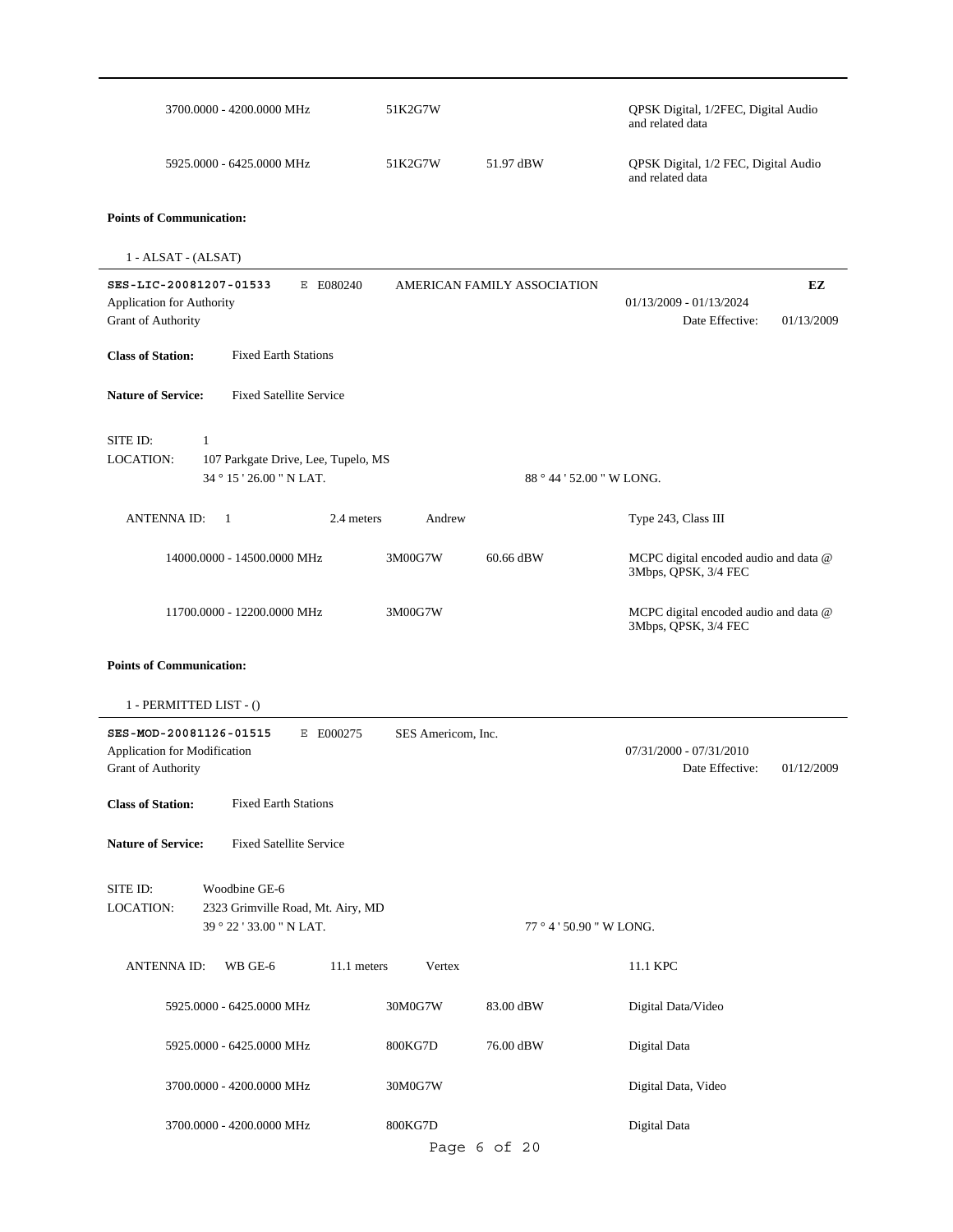| ANTENNA ID:                                                                  | WB AMC-3                                                                            | 4.8 meters | <b>VERTEX RSI</b>                 | <b>RSI 4.80</b>                            |            |
|------------------------------------------------------------------------------|-------------------------------------------------------------------------------------|------------|-----------------------------------|--------------------------------------------|------------|
|                                                                              | 5925.0000 - 6425.0000 MHz                                                           | 1M00G2F    | 65.30 dBW                         | <b>VIDEO</b>                               |            |
|                                                                              | 5925.0000 - 6425.0000 MHz                                                           | 36M0G2F    | 65.30 dBW                         | <b>VIDEO</b>                               |            |
|                                                                              | 5925.0000 - 6425.0000 MHz                                                           | 36M0G7W    | 65.30 dBW                         | DIGITAL DATA/VIDEO                         |            |
|                                                                              | 5925.0000 - 6425.0000 MHz                                                           | 1M00G7W    | 65.30 dBW                         | DIGITAL DATA/VIDEO                         |            |
|                                                                              | 3700.0000 - 4200.0000 MHz                                                           | 1M00G2F    |                                   | <b>VIDEO</b>                               |            |
|                                                                              | 3700.0000 - 4200.0000 MHz                                                           | 36M0G2F    |                                   | <b>VIDEO</b>                               |            |
|                                                                              | 3700.0000 - 4200.0000 MHz                                                           | 36M0G7W    |                                   | DIGITAL DATA/VIDEO                         |            |
|                                                                              | 3700.0000 - 4200.0000 MHz                                                           | 1M00G7W    |                                   | DIGITAL DATA/VIDEO                         |            |
| <b>Points of Communication:</b>                                              |                                                                                     |            |                                   |                                            |            |
|                                                                              | Woodbine GE-6 - ALSAT - (ALSAT)                                                     |            |                                   |                                            |            |
| SES-MOD-20081208-01551<br>Application for Modification<br>Grant of Authority |                                                                                     | E E040125  | <b>Intelsat North America LLC</b> | 04/20/2004 - 04/20/2019<br>Date Effective: | 01/13/2009 |
| <b>Class of Station:</b>                                                     | <b>Fixed Earth Stations</b>                                                         |            |                                   |                                            |            |
| <b>Nature of Service:</b>                                                    | <b>Fixed Satellite Service</b>                                                      |            |                                   |                                            |            |
| SITE ID:<br>LOCATION:                                                        | Nuevo<br>22401 Juniper Flats Road, Riverside, Nuevo, CA<br>33 ° 47 ' 43.60 " N LAT. |            |                                   | $117°5'20.40''$ W LONG.                    |            |
| <b>ANTENNA ID:</b>                                                           | A1                                                                                  | 11 meters  | Vertex Comm.                      | 11 KPC                                     |            |
|                                                                              | 6603.5000 - 6650.0000 MHz                                                           | 44M5G7W    | 82.00 dBW                         | Data Video, Voice and Data                 |            |
|                                                                              | 6603.5000 - 6650.0000 MHz                                                           | 43K8G7W-   | 62.70 dBW                         | Data Video, Voice and Data                 |            |
|                                                                              | 6603.5000 - 6649.0000 MHz                                                           | 36M0F3F    | 82.00 dBW                         | Analog Video                               |            |
|                                                                              | 6551.0000 - 6579.0000 MHz                                                           | 26M0G7W    | 82.00 dBW                         | Data Video, Voice and Data                 |            |
|                                                                              | 6551.0000 - 6579.0000 MHz                                                           | 43K8G7W-   | 62.70 dBW                         | Data Video, Voice and Data                 |            |
|                                                                              | 6525.0000 - 6539.0000 MHz                                                           | 12M0G7W    | 82.00 dBW                         | Data Video, Voice and Data                 |            |
|                                                                              | 6525.0000 - 6539.0000 MHz                                                           | 43K8G7W-   | 62.70 dBW                         | Data Video, Voice and Data                 |            |
|                                                                              | 6423.5000 - 6423.5000 MHz                                                           | 800KFXD    | 88.50 dBW                         | TT&C Carrier                               |            |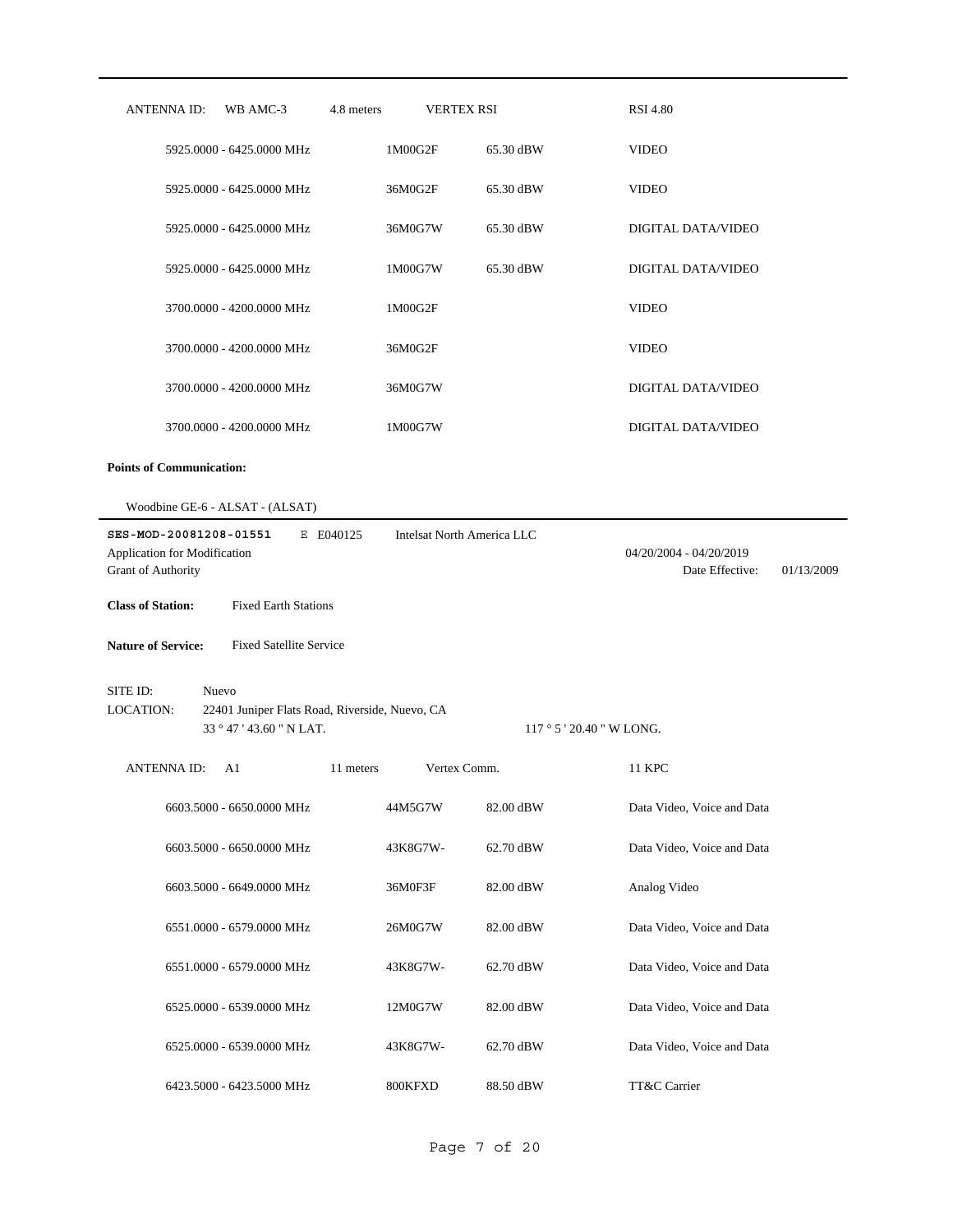| 6420.5000 - 6425.0000 MHz | 800KFXD  | 89.00 dBW | <b>LEOP</b>                |
|---------------------------|----------|-----------|----------------------------|
| 6301.3000 - 6425.0000 MHz | 73M0G7W  | 82.00 dBW | Data Video, Voice and Data |
| 6301.3000 - 6425.0000 MHz | 43K8G7W- | 62.70 dBW | Data Video, Voice and Data |
| 6301.0000 - 6425.0000 MHz | 36M0F3F  | 82.00 dBW | Analog Video               |
| 6176.3000 - 6176.3000 MHz | 800KFXD  | 89.00 dBW | TT&C Carrier               |
| 6175.0000 - 6175.0000 MHz | 800KFXD  | 89.00 dBW | TT&C Carrier               |
| 6173.7000 - 6173.7000 MHz | 800KFXD  | 89.00 dBW | TT&C Carrier               |
| 6108.0000 - 6425.0000 MHz | 800KFXD  | 77.00 dBW | TT&C Carrier               |
| 6049.0000 - 6078.0000 MHz | 800KFXD  | 77.00 dBW | TT&C Carrier               |
| 6019.6000 - 6271.0000 MHz | 36M0F3F  | 82.00 dBW | Analog Video               |
| 6019.6000 - 6271.0000 MHz | 72M0G7W  | 82.00 dBW | Data Video, Voice and Data |
| 6019.6000 - 6271.0000 MHz | 43K8G7W- | 62.70 dBW | Data Video, Voice and Data |
| 5960.0000 - 5989.0000 MHz | 800KFXD  | 77.00 dBW | TT&C Carrier               |
| 5926.5000 - 5926.5000 MHz | 800KFXD  | 86.60 dBW | TT&C Carrier               |
| 5925.0000 - 5930.0000 MHz | 800KFXD  | 77.00 dBW | TT&C Carrier               |
| 5925.0000 - 5930.0000 MHz | 4M80G7W  | 82.00 dBW | Data Video, Voice and Data |
| 5925.0000 - 5930.0000 MHz | 43K8G7W- | 62.70 dBW | Data Video, Voice and Data |
| 5925.0000 - 5929.5000 MHz | 800KFXD  | 86.50 dBW | <b>LEOP</b>                |
| 3700.0000 - 4200.0000 MHz | 350KFXD  |           | TT&C Carrier               |
| 3700.0000 - 4200.0000 MHz | 800KFXD  |           | TT&C Carrier               |
| 3700.0000 - 4200.0000 MHz | 36M0F3F  |           | Analog Video               |
| 3700.0000 - 4200.0000 MHz | 72M0G7W  |           | Data Video, Voice and Data |
| 3700.0000 - 4200.0000 MHz | 43K8G7W- |           | Data Video, Voice and Data |
|                           |          |           |                            |

#### **Points of Communication:**

Nuevo - ALSAT - (ALSAT)

Nuevo - INTELSAT 805 - (304.5 E.L.)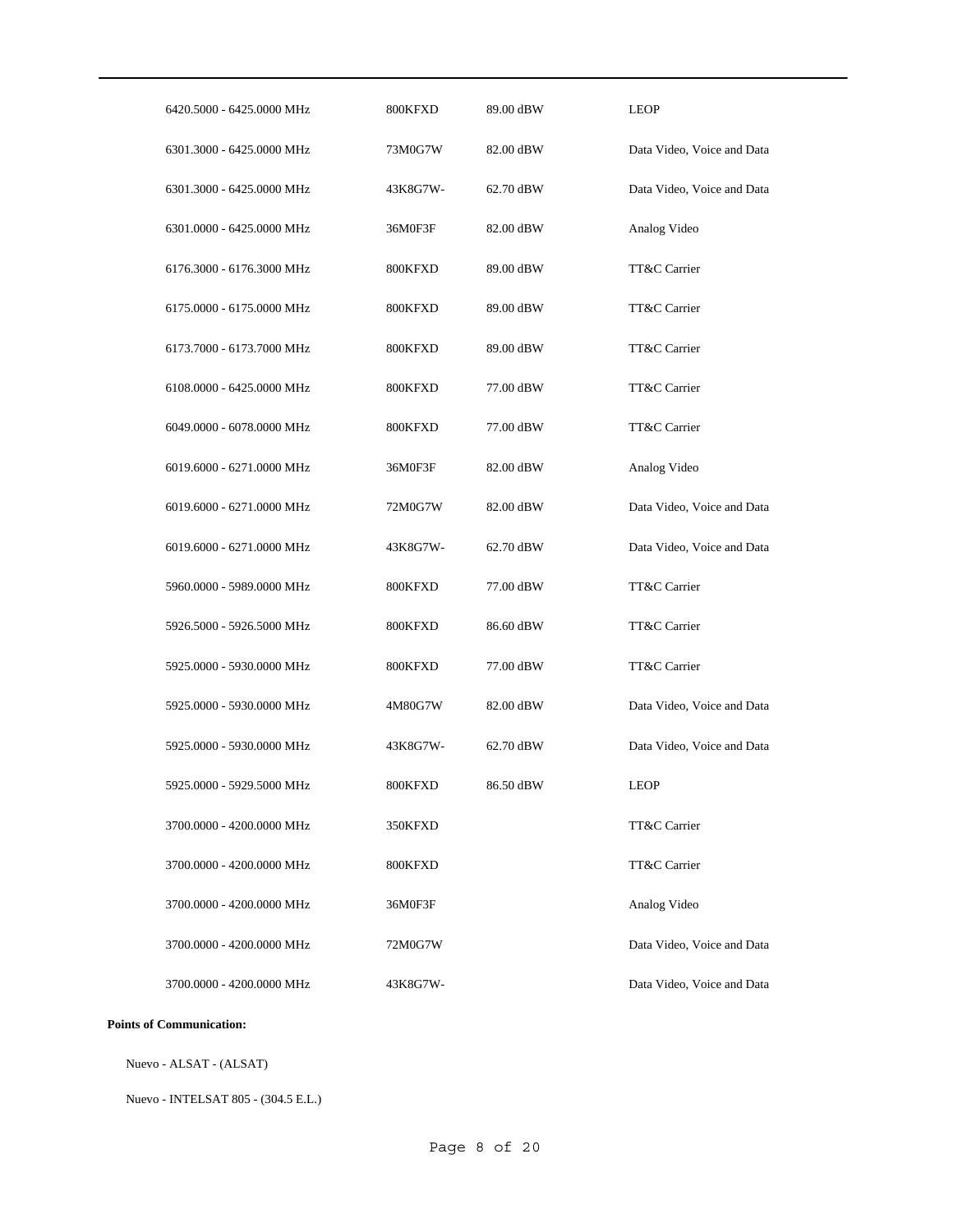| Nuevo - LEOP - (LEOP)                                                                                |            |                                       |                                                                |
|------------------------------------------------------------------------------------------------------|------------|---------------------------------------|----------------------------------------------------------------|
| E E880612<br>SES-RWL-20081021-01344<br>Renewal<br>Grant of Authority                                 |            | Production & Satellite Services, Inc. | 12/07/2008 - 12/07/2023<br>Date Effective:<br>01/13/2009       |
| <b>Class of Station:</b><br>Temporary Fixed Earth Station                                            |            |                                       |                                                                |
| <b>Nature of Service:</b><br>Domestic Fixed Satellite Service, International Fixed Satellite Service |            |                                       |                                                                |
| SITE ID:<br>$\mathbf{1}$<br><b>LOCATION:</b><br><b>VARIOUS</b>                                       |            |                                       |                                                                |
| <b>ANTENNA ID:</b><br>2.4 meters<br>- 1                                                              | <b>RSI</b> |                                       | 240 KVO                                                        |
| 14000.0000 - 14500.0000 MHz                                                                          | 36M0F3F    | 72.70 dBW                             | FM; ANALOG VIDEO WITH<br>ASSOCIATED AUDIO SIGNAL               |
| <b>Points of Communication:</b>                                                                      |            |                                       |                                                                |
| $1 - ALSAT - (ALSAT)$                                                                                |            |                                       |                                                                |
| $1 - PAS-1R - (45.0 W.L.)$                                                                           |            |                                       |                                                                |
| $1 - PAS-3R - (43.0 W.L.)$                                                                           |            |                                       |                                                                |
| $1 - PAS-4 - (191.0 W.L.)$                                                                           |            |                                       |                                                                |
| 1 - TELSTAR 11 - (37.5 W.L.)                                                                         |            |                                       |                                                                |
| SES-RWL-20081021-01347<br>E E880596<br>Renewal<br>Grant of Authority                                 |            | Production & Satellite Services, Inc. | 12/07/2008 - 12/07/2023<br>Date Effective:<br>01/13/2009       |
| <b>Class of Station:</b><br>Temporary Fixed Earth Station                                            |            |                                       |                                                                |
| <b>Nature of Service:</b><br>Domestic Fixed Satellite Service, International Fixed Satellite Service |            |                                       |                                                                |
| SITE ID:<br>1<br>LOCATION:<br><b>VARIOUS</b>                                                         |            |                                       |                                                                |
| <b>ANTENNA ID:</b><br>2.4 meters<br>- 1                                                              |            | SATCOM TECHNOLOGIES INC.              | 240KVO                                                         |
| 14000.0000 - 14500.0000 MHz                                                                          | 36M0F8F    | 75.10 dBW                             | <b>ANALOG VIDEO WITH</b><br><b>ASSOCIATED AUDIO SUBCARRIER</b> |
| 14000.0000 - 14500.0000 MHz                                                                          | 25M0F3F    | 73.50 dBW                             | ANALOG VIDEO WITH<br>ASSOCIATED AUDIO SUBCARRIER               |
| 14000.0000 - 14500.0000 MHz                                                                          | 17M0F3F    | 73.50 dBW                             | ANALOG VIDEO WITH<br><b>ASSOCIATED AUDIO SUBCARRIER</b>        |
| 14000.0000 - 14500.0000 MHz                                                                          | 8M30G7F    | 65.20 dBW                             | COMPRESSED DIGITAL TV/AUDIO                                    |
| 14000.0000 - 14500.0000 MHz                                                                          | 4M30G7F    | 62.20 dBW                             | COMPRESSED DIGITAL TV/AUDIO                                    |
|                                                                                                      |            |                                       |                                                                |

Page 9 of 20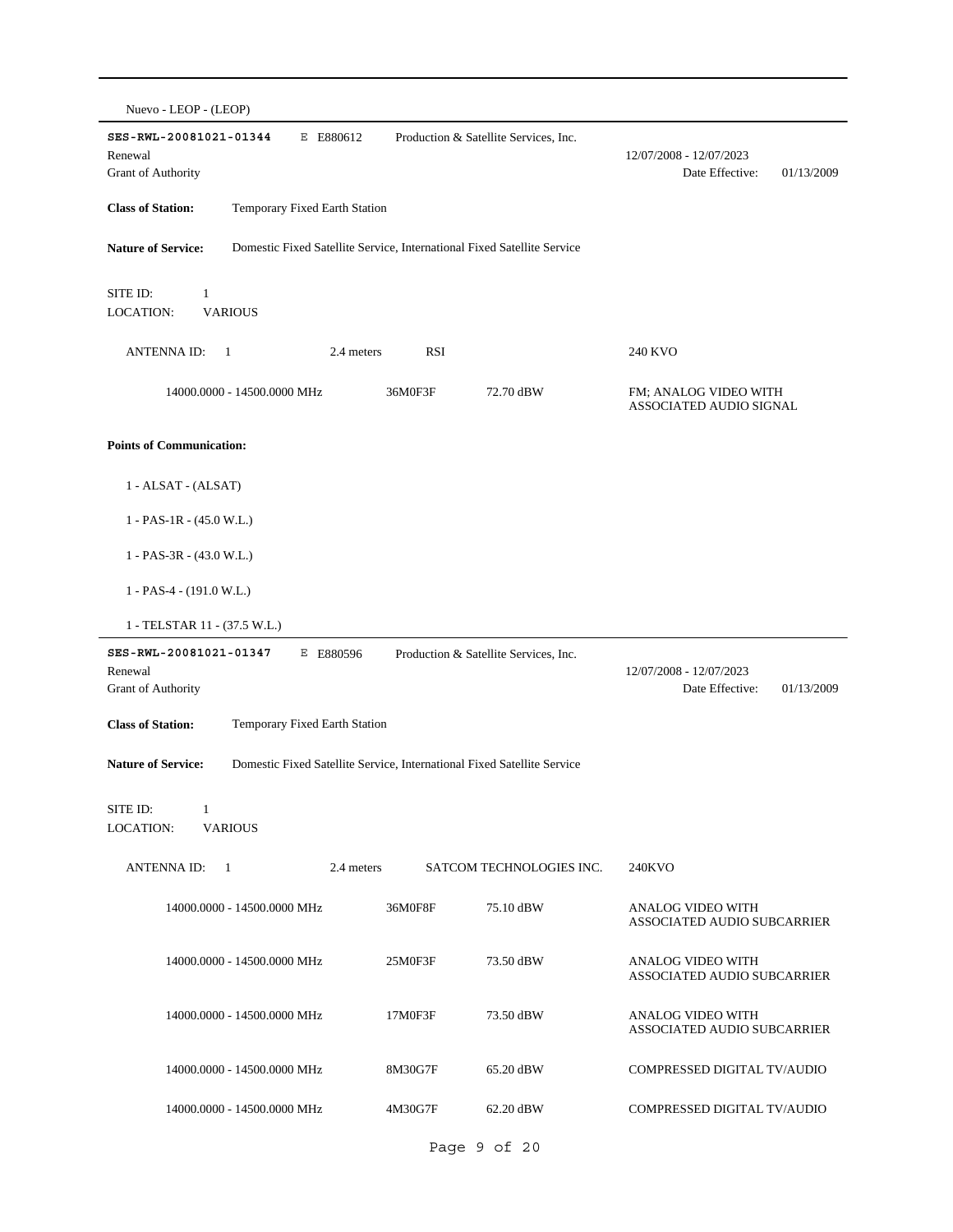#### **Points of Communication:**

- 1 ALSAT (ALSAT)
- 1 ANIK E2 (111.1 W.L)
- 1 INTELSAT AOR (307.0 E.L.)
- 1 INTELSAT AOR (310.0 E.L.)
- 1 INTELSAT AOR (325.5 E.L.)
- 1 INTELSAT AOR (328.6 E.L.)
- 1 INTELSAT AOR (330.5 E.L.)
- 1 INTELSAT AOR (332.5 E.L.)
- 1 INTELSAT AOR (335.5 E.L.)
- 1 INTELSAT AOR (342.0 E.L.)
- 1 MORELOS-2 (116.8 W.L.)
- 1 PAS-1R (45.0 W.L.)
- 1 PAS-3R (43.0 W.L.)
- 1 PAS-4 (191.0 W.L.)
- 1 SOLIDARIDAD F-1 (109.2 W.L.)
- 1 SOLIDARIDAD F-2 (113.0 W.L.)
- 1 TELSTAR 11 (37.5 W.L.)

| SES-RWL-20081021-01424<br>Renewal<br>Grant of Authority | E880735<br>Е                                                            |         | Production & Satellite Services, Inc. | 12/07/2008 - 12/07/2023<br>Date Effective:              | 01/13/2009 |
|---------------------------------------------------------|-------------------------------------------------------------------------|---------|---------------------------------------|---------------------------------------------------------|------------|
| <b>Class of Station:</b>                                | Temporary Fixed Earth Station                                           |         |                                       |                                                         |            |
| <b>Nature of Service:</b>                               | Domestic Fixed Satellite Service, International Fixed Satellite Service |         |                                       |                                                         |            |
| SITE ID:<br>1<br><b>VARIOUS</b><br>LOCATION:            |                                                                         |         |                                       |                                                         |            |
| <b>ANTENNAID:</b><br>$\overline{1}$                     | 2.4 meters                                                              |         | SATCOM TECHNOLOGIES INC.              | 240KVO                                                  |            |
|                                                         | 14000.0000 - 14500.0000 MHz                                             | 36M0F8F | 75.10 dBW                             | ANALOG VIDEO WITH<br><b>ASSOCIATED AUDIO SUBCARRIER</b> |            |
|                                                         | 14000.0000 - 14500.0000 MHz                                             | 25M0F3F | 73.50 dBW                             | ANALOG VIDEO WITH<br>ASSOCIATED AUDIO SUBCARRIER        |            |
|                                                         | 14000.0000 - 14500.0000 MHz                                             | 17M0F3F | 73.50 dBW                             | ANALOG VIDEO WITH<br>ASSOCIATED AUDIO SUBCARRIER        |            |

Page 10 of 20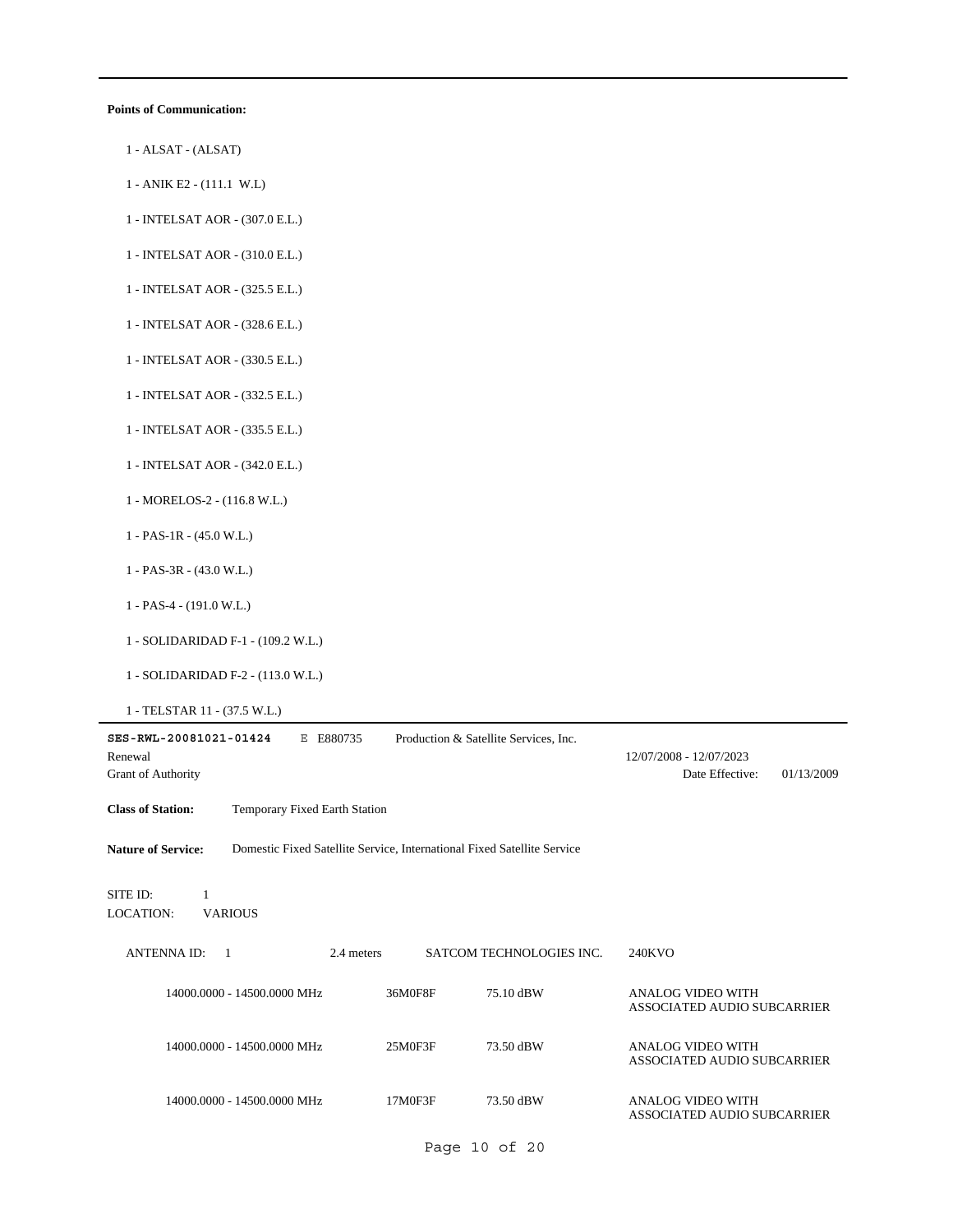| 14000.0000 - 14500.0000 MHz                                                 | 8M30G7F | 65.20 dBW                        | COMPRESSED DIGITAL TV/AUDIO                              |            |
|-----------------------------------------------------------------------------|---------|----------------------------------|----------------------------------------------------------|------------|
| 14000.0000 - 14500.0000 MHz                                                 | 4M30G7F | 62.20 dBW                        | COMPRESSED DIGITAL TV/AUDIO                              |            |
| <b>Points of Communication:</b>                                             |         |                                  |                                                          |            |
| 1 - ALSAT - (ALSAT)                                                         |         |                                  |                                                          |            |
| 1 - ANIK E2 - (111.1 W.L)                                                   |         |                                  |                                                          |            |
| 1 - INTELSAT 605 - (332.5 E.L.)                                             |         |                                  |                                                          |            |
| 1 - INTELSAT AOR - (307.0 E.L.)                                             |         |                                  |                                                          |            |
| 1 - INTELSAT AOR - (310.0 E.L.)                                             |         |                                  |                                                          |            |
| 1 - INTELSAT AOR - (325.5 E.L.)                                             |         |                                  |                                                          |            |
| 1 - INTELSAT AOR - (328.6 E.L.)                                             |         |                                  |                                                          |            |
| 1 - INTELSAT AOR - (330.5 E.L.)                                             |         |                                  |                                                          |            |
| 1 - INTELSAT AOR - (335.5 E.L.)                                             |         |                                  |                                                          |            |
| 1 - INTELSAT AOR - (342.0 E.L.)                                             |         |                                  |                                                          |            |
| 1 - MORELOS-2 - (116.8 W.L.)                                                |         |                                  |                                                          |            |
| $1 - PAS-1R - (45.0 W.L.)$                                                  |         |                                  |                                                          |            |
| $1 - PAS-3R - (43.0 W.L.)$                                                  |         |                                  |                                                          |            |
| $1 - PAS-4 - (191.0 W.L.)$                                                  |         |                                  |                                                          |            |
| 1 - SOLIDARIDAD F-1 - (109.2 W.L.)                                          |         |                                  |                                                          |            |
| 1 - SOLIDARIDAD F-2 - (113.0 W.L.)                                          |         |                                  |                                                          |            |
| 1 - TELSTAR 11 - (37.5 W.L.)                                                |         |                                  |                                                          |            |
| SES-RWL-20090107-00005<br>E E980483<br>Renewal<br><b>Grant of Authority</b> |         | CBS Stations Group Of Texas L.P. | 01/19/2009 - 01/19/2024<br>Date Effective:               | 01/12/2009 |
| <b>Class of Station:</b><br>Temporary Fixed Earth Station                   |         |                                  |                                                          |            |
| <b>Nature of Service:</b><br>Domestic Fixed Satellite Service               |         |                                  |                                                          |            |
| SITE ID:<br>$\mathbf{1}$<br>LOCATION:<br><b>VARIOUS</b>                     |         |                                  |                                                          |            |
| ANTENNA ID:<br>$\overline{1}$<br>1.5 meters                                 |         | ADVENT NEWSSWIFT SNG             |                                                          |            |
| 14000.0000 - 14500.0000 MHz                                                 | 36M0G7W | 64.00 dBW                        | One 8 Mbit MCPC digital carrier for<br>Video/Voice/Data. |            |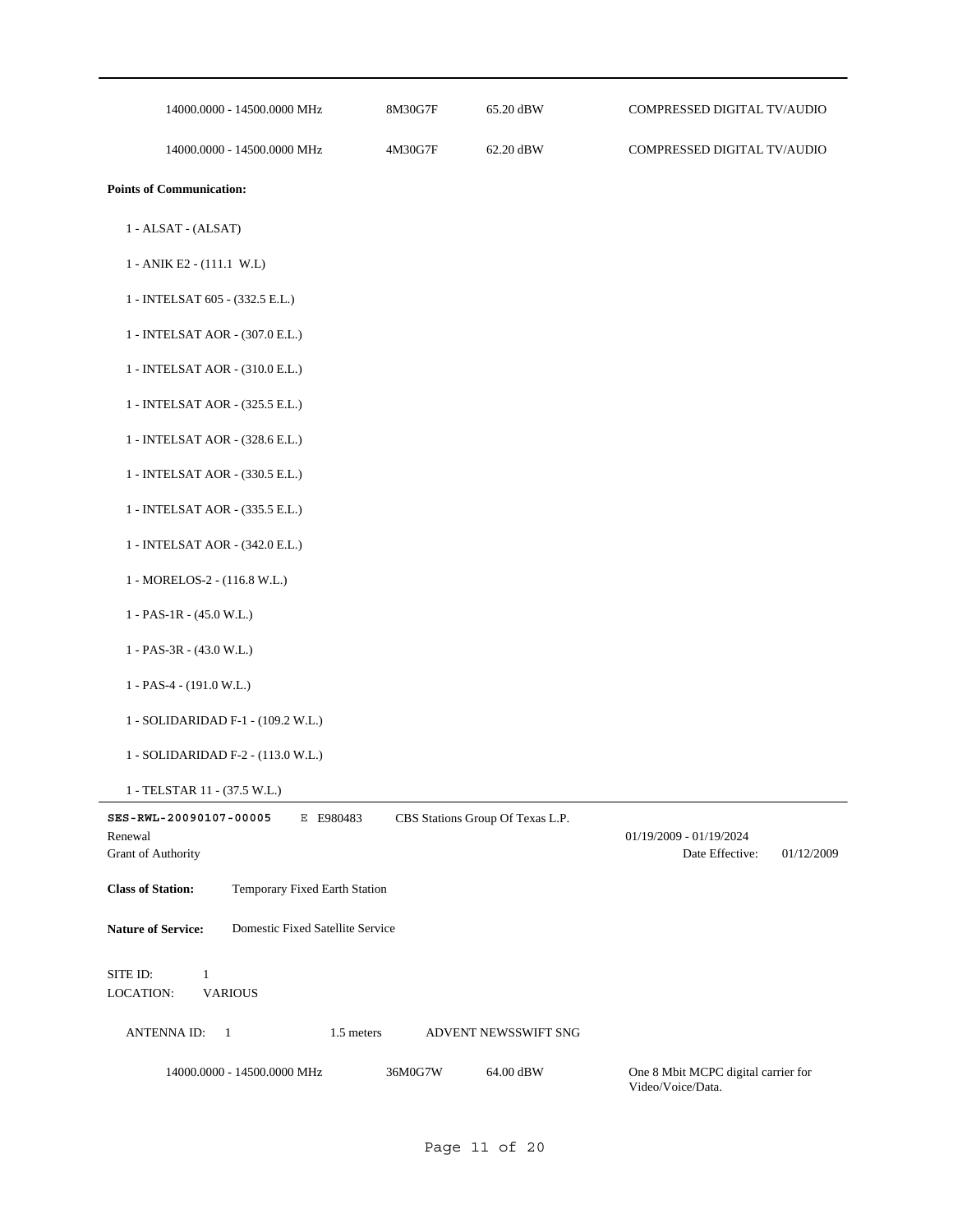| 36M0G7W<br>11700.0000 - 12200.0000 MHz                                                                                    | One 8 Mbit MCPC digital for<br>Video/Voice/Data. |            |
|---------------------------------------------------------------------------------------------------------------------------|--------------------------------------------------|------------|
| <b>Points of Communication:</b>                                                                                           |                                                  |            |
| 1 - ALSAT - (ALSAT)                                                                                                       |                                                  |            |
| SES-RWL-20090108-00012<br>Insight Communications Midwest, LLC<br>E E990037<br>Renewal<br>Grant of Authority               | 01/25/2009 - 01/25/2024<br>Date Effective:       | 01/09/2009 |
| <b>Class of Station:</b><br><b>Fixed Earth Stations</b>                                                                   |                                                  |            |
| Domestic Fixed Satellite Service<br><b>Nature of Service:</b>                                                             |                                                  |            |
| SITE ID:<br>1<br>LOCATION:<br>1900 N. FARES AVENUE, VANDERBURGH, EVANSVILLE, IN<br>37 ° 59 ' 43.00 " N LAT.               | 87 ° 32 ' 32.00 " W LONG.                        |            |
| SCIENTIFIC-ATLANTA<br><b>ANTENNA ID:</b><br>4.5 meters<br>$\overline{1}$                                                  | #8345                                            |            |
| 3700.0000 - 4200.0000 MHz<br>36M0F8W                                                                                      | <b>RECEIVE ONLY</b>                              |            |
| 1 - ALSAT - (ALSAT)<br>SES-RWL-20090109-00020<br>E E880792<br>Bright House Networks, LLC<br>Renewal<br>Grant of Authority | $02/03/2009 - 02/03/2024$<br>Date Effective:     | 01/12/2009 |
| <b>Class of Station:</b><br><b>Fixed Earth Stations</b>                                                                   |                                                  |            |
| <b>Nature of Service:</b><br>Domestic Fixed Satellite Service                                                             |                                                  |            |
| SITE ID:<br>1<br>LOCATION:<br>3767 All American Blvd., ORANGE, ORLANDO, FL<br>28 ° 36 ' 34.00 " N LAT.                    | 81 ° 25 ' 33.00 " W LONG.                        |            |
| <b>ANTENNA ID:</b><br>$\overline{1}$<br>5 meters<br><b>SCIENTIFIC ATLANTA</b>                                             | 8008PF                                           |            |
| 36000F9<br>3700.0000 - 4200.0000 MHz                                                                                      |                                                  |            |
| <b>Points of Communication:</b>                                                                                           |                                                  |            |
| 1 - ALSAT - (ALSAT)                                                                                                       |                                                  |            |
| SES-RWL-20090109-00021<br>E E980521<br>Bright House Networks, LLC<br>Renewal<br>Grant of Authority                        | 02/03/2009 - 02/03/2024<br>Date Effective:       | 01/12/2009 |
| <b>Class of Station:</b><br>Temporary Fixed Earth Station                                                                 |                                                  |            |
| Domestic Fixed Satellite Service<br><b>Nature of Service:</b>                                                             |                                                  |            |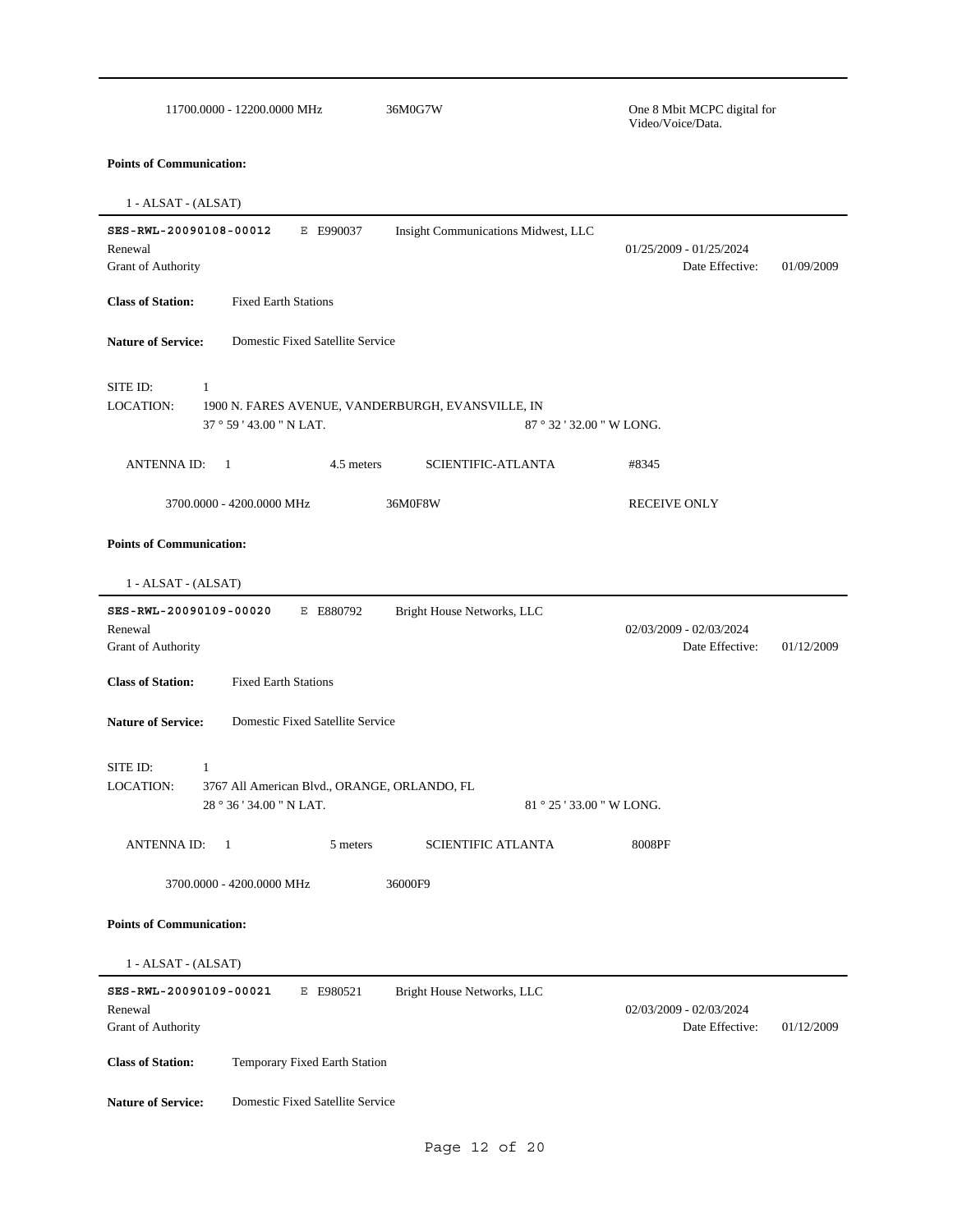| SITE ID:<br>1<br><b>LOCATION:</b><br><b>VARIOUS</b>                                                  |                             |                                                          |  |  |  |  |
|------------------------------------------------------------------------------------------------------|-----------------------------|----------------------------------------------------------|--|--|--|--|
| 1.8 meters<br><b>ANTENNA ID:</b><br>-1                                                               | <b>VERTEX</b>               | 1.8DMK                                                   |  |  |  |  |
| 14000.0000 - 14500.0000 MHz                                                                          | 36M0F8F<br>71.55 dBW        | Analog TV FM Modulation with Audio<br>Subcarriers        |  |  |  |  |
| 14000.0000 - 14500.0000 MHz                                                                          | 24M0F8F<br>68.55 dBW        | Analog TV FM Modulation with Audio<br>Subcarriers        |  |  |  |  |
| 14000.0000 - 14500.0000 MHz                                                                          | 24M0G7F<br>63.10 dBW        | Digital Compressed Video                                 |  |  |  |  |
| 11700.0000 - 12200.0000 MHz                                                                          | 36M0F8F                     | Analog TV FM Modulation with Audio<br>Subcarriers        |  |  |  |  |
| 11700.0000 - 12200.0000 MHz                                                                          | 24M0F8F                     | Analog TV FM Modulation with Audio<br>Subcarriers        |  |  |  |  |
| 11700.0000 - 12200.0000 MHz                                                                          | 24M0G7F                     | Digital Compressed Video                                 |  |  |  |  |
| <b>Points of Communication:</b>                                                                      |                             |                                                          |  |  |  |  |
| 1 - ALSAT - (ALSAT)                                                                                  |                             |                                                          |  |  |  |  |
| SES-RWL-20090112-00026<br>E E881258<br>Renewal<br>Grant of Authority                                 | <b>BP</b> Amoco Corporation | 02/03/2009 - 02/03/2024<br>Date Effective:<br>01/12/2009 |  |  |  |  |
| <b>Fixed Earth Stations</b><br><b>Class of Station:</b>                                              |                             |                                                          |  |  |  |  |
|                                                                                                      |                             |                                                          |  |  |  |  |
| Domestic Fixed Satellite Service<br><b>Nature of Service:</b>                                        |                             |                                                          |  |  |  |  |
| SITE ID:<br>1<br>LOCATION:<br>7575 NORTH LAKEWOOD AVE., TULSA, TULSA, OK<br>36 ° 15 ' 48.00 " N LAT. |                             | 95 ° 54 ' 18.00 " W LONG.                                |  |  |  |  |
| <b>ANTENNA ID:</b><br>9.1 meters<br>$\overline{1}$                                                   | ANDREW CORPORATION          | ESA 9.1-46-7                                             |  |  |  |  |
| 6243.0000 - 6425.0000 MHz                                                                            | 4M50F9W<br>69.00 dBW        |                                                          |  |  |  |  |
| 6243.0000 - 6425.0000 MHz                                                                            | 717KF9W<br>61.00 dBW        |                                                          |  |  |  |  |
| 6243.0000 - 6425.0000 MHz                                                                            | 480KF9W<br>59.00 dBW        |                                                          |  |  |  |  |
| 6243.0000 - 6425.0000 MHz                                                                            | 52K0F9W<br>49.60 dBW        |                                                          |  |  |  |  |
| 5925.0000 - 6210.0000 MHz                                                                            | 4M50F9W<br>69.00 dBW        |                                                          |  |  |  |  |
| 5925.0000 - 6210.0000 MHz                                                                            | 717KF9W<br>61.00 dBW        |                                                          |  |  |  |  |
| 5925.0000 - 6210.0000 MHz                                                                            | 480KF9W<br>59.00 dBW        |                                                          |  |  |  |  |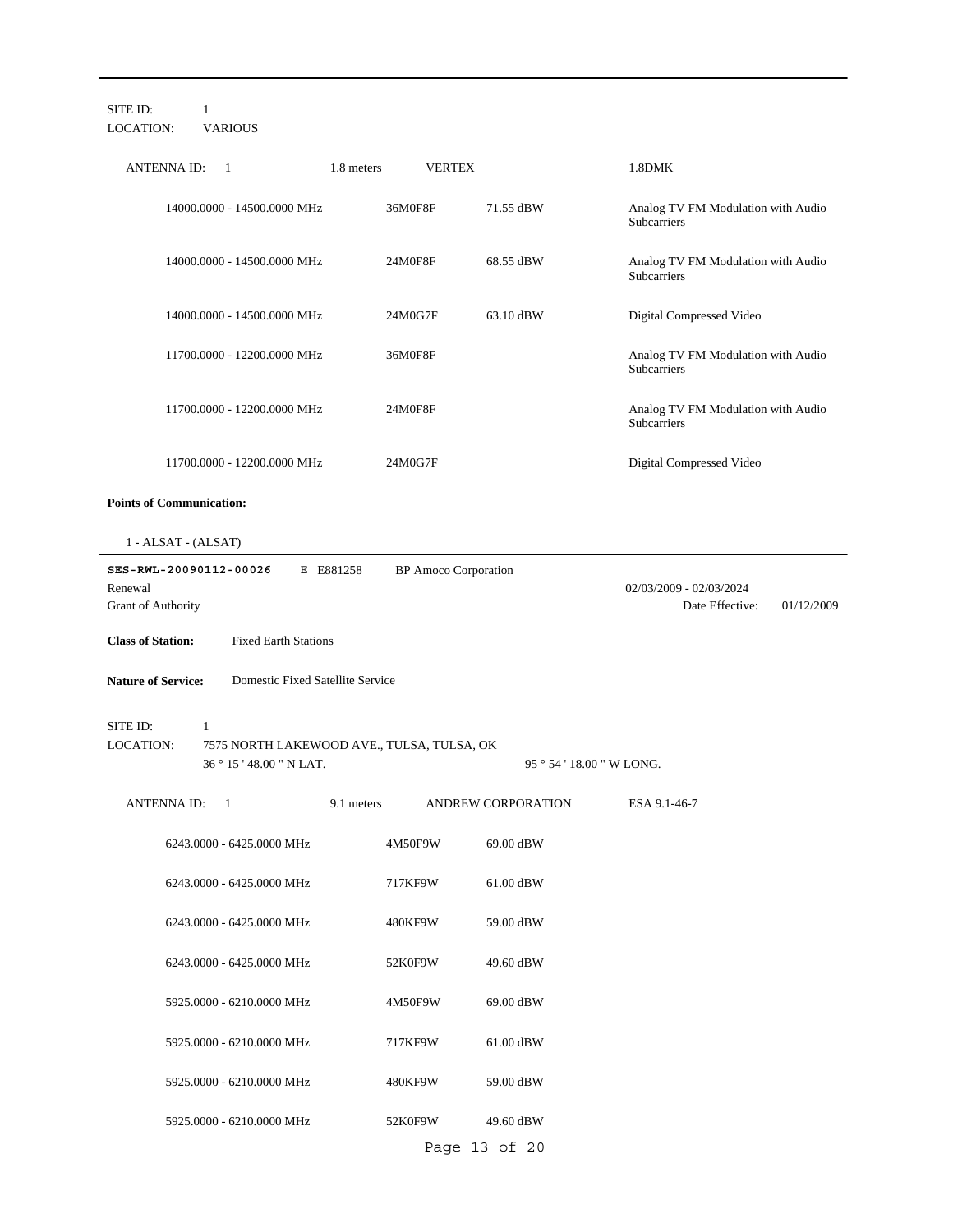| 3700.0000 - 4200.0000 MHz                                                                                  | 4M50F9W                     |                           |                                              |            |
|------------------------------------------------------------------------------------------------------------|-----------------------------|---------------------------|----------------------------------------------|------------|
| 3700.0000 - 4200.0000 MHz                                                                                  | 717KF9W                     |                           |                                              |            |
| 3700.0000 - 4200.0000 MHz                                                                                  | 480KF9W                     |                           |                                              |            |
| 3700.0000 - 4200.0000 MHz                                                                                  | 52K0F9W                     |                           |                                              |            |
| <b>Points of Communication:</b>                                                                            |                             |                           |                                              |            |
| 1 - ALSAT - (ALSAT)                                                                                        |                             |                           |                                              |            |
| SES-RWL-20090112-00027<br>E E890078<br>Renewal<br>Grant of Authority                                       | <b>BP</b> Amoco Corporation |                           | $02/10/2009 - 02/10/2024$<br>Date Effective: | 01/12/2009 |
| <b>Class of Station:</b><br><b>Fixed Earth Stations</b>                                                    |                             |                           |                                              |            |
| <b>Nature of Service:</b><br>Domestic Fixed Satellite Service                                              |                             |                           |                                              |            |
| SITE ID:<br>1<br><b>LOCATION:</b><br>7575 N. LAKEWOOD AVENUE, TULSA, TULSA, OK<br>36 ° 15 ' 48.00 " N LAT. |                             | 95 ° 54 ' 18.00 " W LONG. |                                              |            |
| <b>ANTENNA ID:</b><br>5.6 meters<br>$\overline{1}$                                                         |                             | ANDREW CORPORATION        | ESA56-124B                                   |            |
| 14000.0000 - 14500.0000 MHz                                                                                | 288KF9W                     | 49.40 dBW                 |                                              |            |
| 14000.0000 - 14500.0000 MHz                                                                                | 154KF9W                     | 46.90 dBW                 |                                              |            |
| 14000.0000 - 14500.0000 MHz                                                                                | 112KF9W                     | 46.90 dBW                 |                                              |            |
| 14000.0000 - 14500.0000 MHz                                                                                | 1M23G7W                     | 61.80 dBW                 |                                              |            |
| 11700.0000 - 12200.0000 MHz                                                                                | 288KF9W                     |                           |                                              |            |
| 11700.0000 - 12200.0000 MHz                                                                                | 154KF9W                     |                           |                                              |            |
| 11700.0000 - 12200.0000 MHz                                                                                | 112KF9W                     |                           |                                              |            |
| 11700.0000 - 12200.0000 MHz                                                                                | 256KG7W                     |                           |                                              |            |
| 11700.0000 - 12200.0000 MHz                                                                                | 256KF9W                     |                           |                                              |            |
| <b>Points of Communication:</b>                                                                            |                             |                           |                                              |            |

1 - ALSAT - (ALSAT)

**SES-RWL-20090112-00028** E E980453 Grant of Authority Renewal 02/24/2009 - 02/24/2024 Mobile Satellite Connection, LLC

Date Effective: 01/12/2009

**Class of Station:** Temporary Fixed Earth Station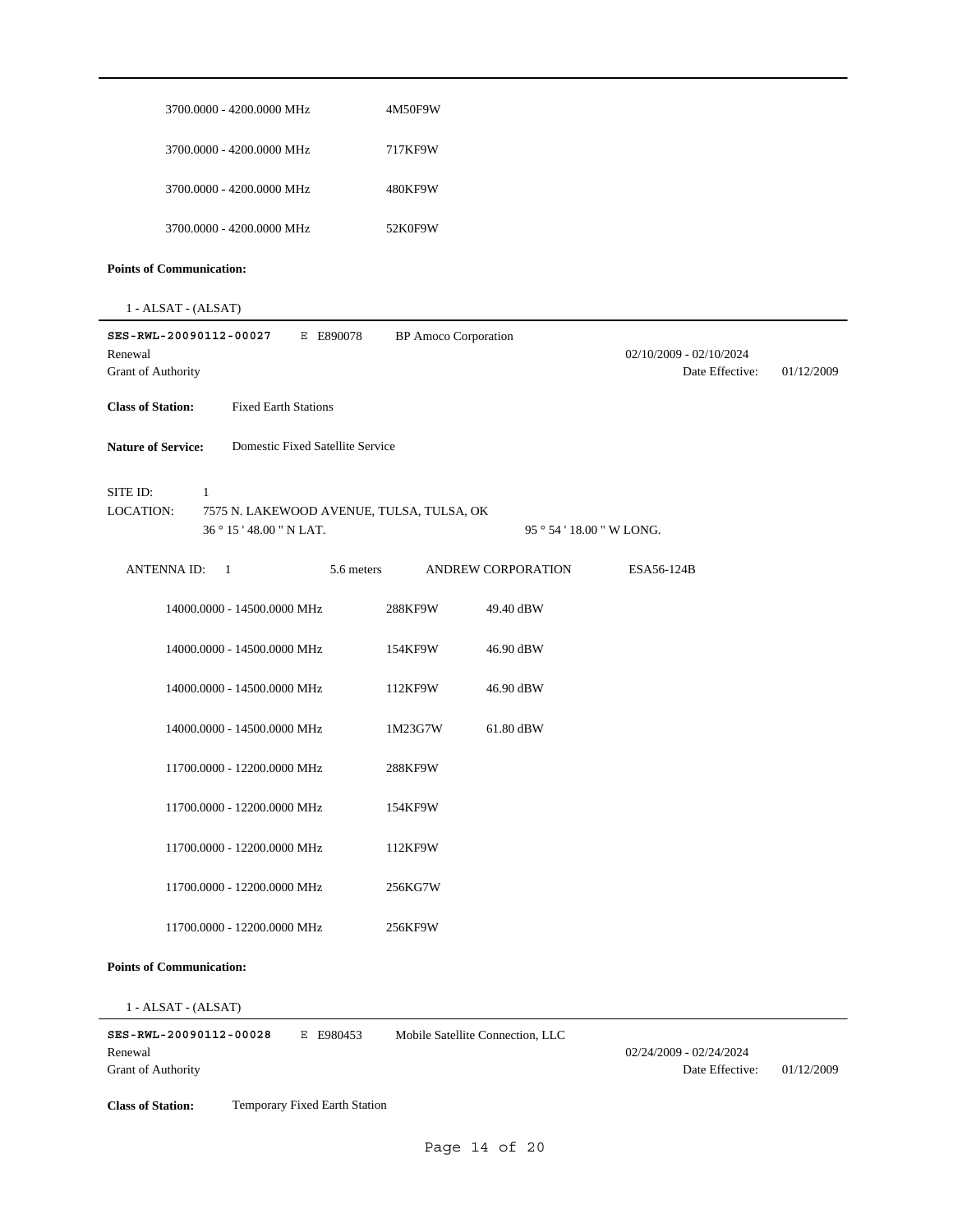| <b>Nature of Service:</b><br>Domestic Fixed Satellite Service                                                        |                      |                                  |                                                          |  |  |
|----------------------------------------------------------------------------------------------------------------------|----------------------|----------------------------------|----------------------------------------------------------|--|--|
| SITE ID:<br>$\mathbf{1}$<br><b>LOCATION:</b><br><b>VARIOUS</b>                                                       |                      |                                  |                                                          |  |  |
| <b>ANTENNA ID:</b><br>1<br>2.4 meters                                                                                | <b>COMSAT RSI</b>    |                                  | 240V                                                     |  |  |
| 5925.0000 - 6425.0000 MHz                                                                                            | 8M60G7F              | 59.50 dBW                        | COMPRESSED DIGITIAL VIDEO,<br>10.75 MBPS, 3/4 FEC        |  |  |
| 5925.0000 - 6425.0000 MHz                                                                                            | 36M0F8F              | 65.00 dBW                        | STANDARD VIDEO WITH<br>ASSOCIATED AUDIO SUBCARRIERS      |  |  |
| 3700.0000 - 4200.0000 MHz                                                                                            |                      |                                  |                                                          |  |  |
| <b>Points of Communication:</b>                                                                                      |                      |                                  |                                                          |  |  |
| 1 - ALSAT - (ALSAT)                                                                                                  |                      |                                  |                                                          |  |  |
| SES-RWL-20090112-00029<br>E E980452<br>Renewal<br>Grant of Authority                                                 |                      | Mobile Satellite Connection, LLC | 02/24/2009 - 02/24/2024<br>Date Effective:<br>01/12/2009 |  |  |
| <b>Class of Station:</b><br>Temporary Fixed Earth Station                                                            |                      |                                  |                                                          |  |  |
| <b>Nature of Service:</b><br>Domestic Fixed Satellite Service                                                        |                      |                                  |                                                          |  |  |
| SITE ID:<br>$\mathbf{1}$<br><b>LOCATION:</b><br><b>VARIOUS</b>                                                       |                      |                                  |                                                          |  |  |
| ANTENNA ID:<br>$\mathbf{1}$<br>2.4 meters                                                                            | <b>COMSAT RSI</b>    |                                  | 240V                                                     |  |  |
| 5925.0000 - 6425.0000 MHz                                                                                            | 8M60G7F              | 59.50 dBW                        | COMPRESSED DIGITAL VIDEO,<br>10.75 MBPS, 3/4 FEC         |  |  |
| 5925.0000 - 6425.0000 MHz                                                                                            | 36M0F8F              | 65.00 dBW                        | STANDARD VIDEO WITH<br>ASSOCIATED AUDIO SUBCARRIERS      |  |  |
| 3700.0000 - 4200.0000 MHz                                                                                            |                      |                                  |                                                          |  |  |
| <b>Points of Communication:</b>                                                                                      |                      |                                  |                                                          |  |  |
| 1 - ALSAT - (ALSAT)                                                                                                  |                      |                                  |                                                          |  |  |
| SES-STA-20081003-01287<br>E E020306<br>Special Temporary Authority<br>Grant of Authority                             | EchoStar Corporation |                                  | Date Effective:<br>01/07/2009                            |  |  |
| <b>Class of Station:</b>                                                                                             |                      |                                  |                                                          |  |  |
| Special temporary authority is GRANTED for a period of 60 days beginning January 15, 2009 and ending March 15, 2009. |                      |                                  |                                                          |  |  |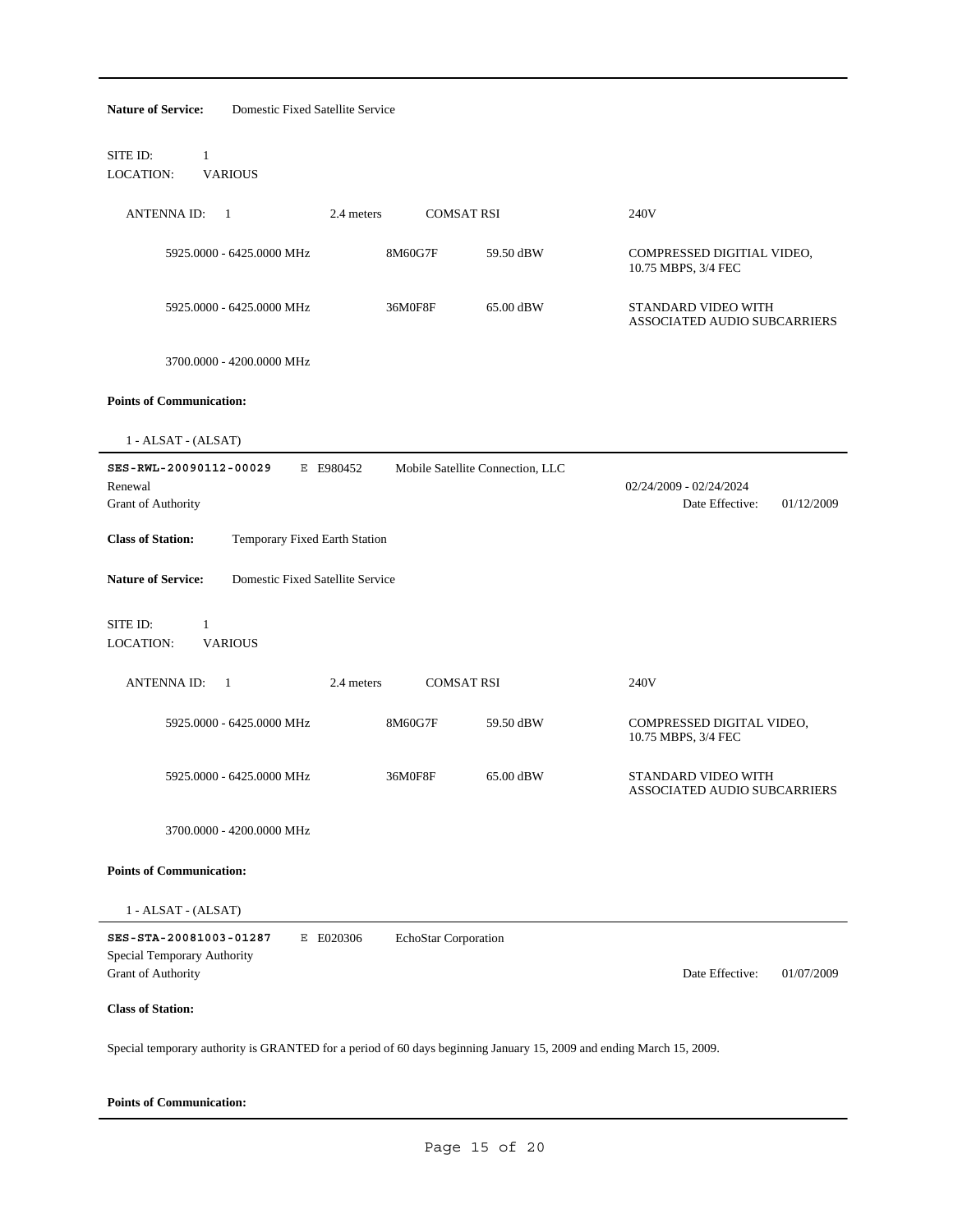| SES-STA-20081003-01288<br>Special Temporary Authority<br>Grant of Authority | E E980081 | EchoStar Corporation                                                                                                                    | Date Effective: | 01/07/2009 |
|-----------------------------------------------------------------------------|-----------|-----------------------------------------------------------------------------------------------------------------------------------------|-----------------|------------|
| <b>Class of Station:</b>                                                    |           |                                                                                                                                         |                 |            |
|                                                                             |           | Special temporary authority is GRANTED for a period of 60 days beginning January 15, 2009 and ending March 15, 2009.                    |                 |            |
| <b>Points of Communication:</b>                                             |           |                                                                                                                                         |                 |            |
| SES-STA-20081003-01289<br>Special Temporary Authority<br>Grant of Authority | E E980082 | EchoStar Corporation                                                                                                                    | Date Effective: | 01/07/2009 |
| <b>Class of Station:</b>                                                    |           |                                                                                                                                         |                 |            |
|                                                                             |           | Special temporary authority is GRANTED for a period of 60 days beginning January 15, 2009 and ending March 15, 2009.                    |                 |            |
| <b>Points of Communication:</b>                                             |           |                                                                                                                                         |                 |            |
| SES-STA-20081210-01587<br>Special Temporary Authority<br>Grant of Authority | $E$ KB34  | Vizada, Inc.                                                                                                                            | Date Effective: | 01/13/2009 |
| <b>Class of Station:</b>                                                    |           |                                                                                                                                         |                 |            |
|                                                                             |           | Special temporary authority is GRANTED for a period of 60 days beginning January 14, 2009 and ending March 14, 2009.                    |                 |            |
| <b>Points of Communication:</b>                                             |           |                                                                                                                                         |                 |            |
| SES-STA-20081210-01589                                                      | Ε         | PETROCOM LICENSE CORPORATION                                                                                                            |                 |            |
| Special Temporary Authority<br>Grant of Authority                           |           |                                                                                                                                         | Date Effective: | 01/09/2009 |
| <b>Class of Station:</b>                                                    |           |                                                                                                                                         |                 |            |
|                                                                             |           | Special Temporary Authorization is GRANTED for a period of 60 days commencing January 9, 2009 and ending March 9, 2009.                 |                 |            |
| <b>Points of Communication:</b>                                             |           |                                                                                                                                         |                 |            |
| SES-STA-20081214-01599<br>Special Temporary Authority<br>Grant of Authority | E E030253 | CapRock Communications, Inc.                                                                                                            | Date Effective: | 01/09/2009 |
|                                                                             |           |                                                                                                                                         |                 |            |
| <b>Class of Station:</b>                                                    |           |                                                                                                                                         |                 |            |
|                                                                             |           | Extension of special temporary authority is GRANTED for an additional 60 days beginning December 16, 2008 and ending February 13, 2009. |                 |            |
|                                                                             |           |                                                                                                                                         |                 |            |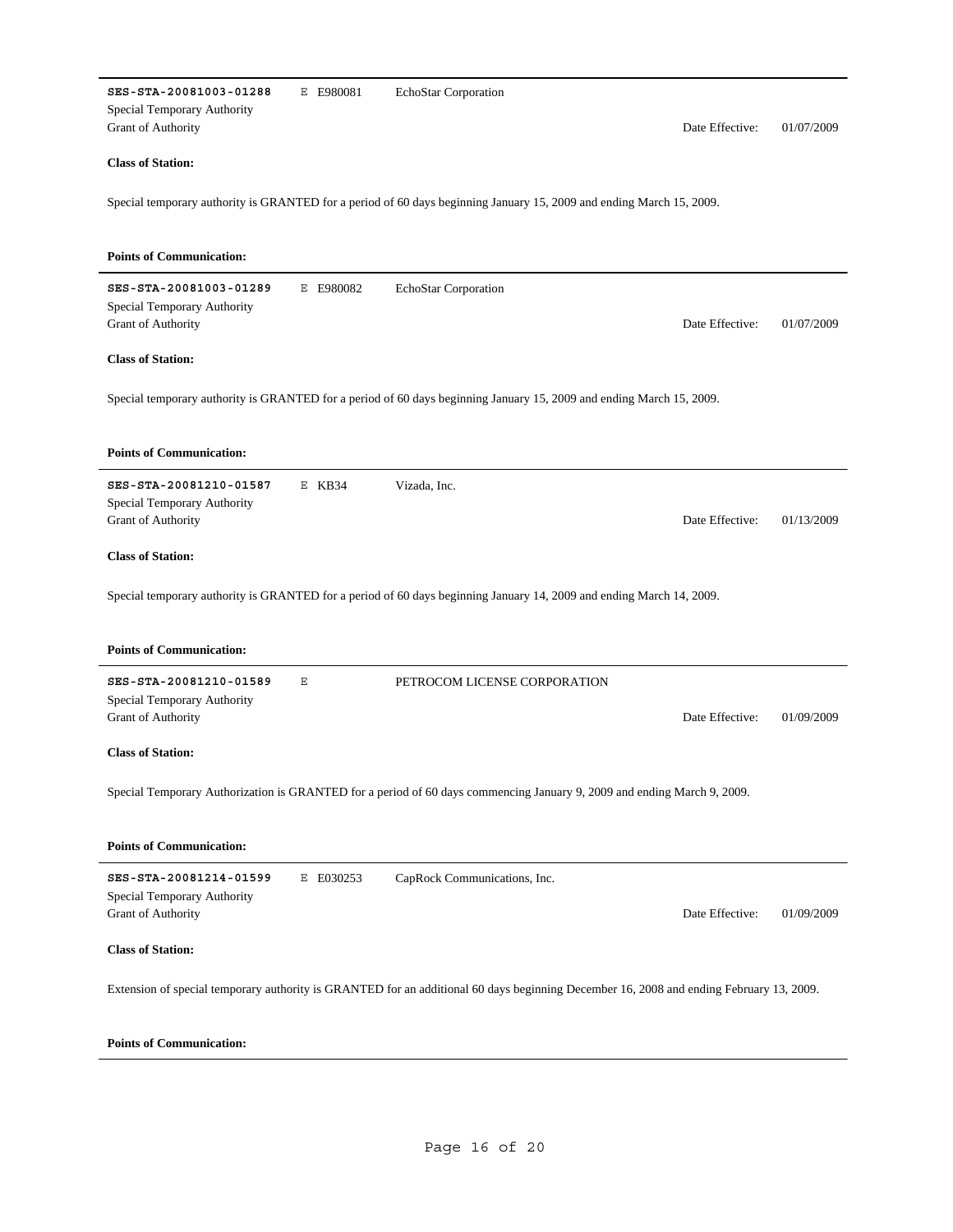| SES-STA-20081215-01613          | Ε         | PETROCOM LICENSE CORPORATION                                                                                                                |                 |            |
|---------------------------------|-----------|---------------------------------------------------------------------------------------------------------------------------------------------|-----------------|------------|
| Special Temporary Authority     |           |                                                                                                                                             |                 |            |
| Grant of Authority              |           |                                                                                                                                             | Date Effective: | 01/09/2009 |
| <b>Class of Station:</b>        |           |                                                                                                                                             |                 |            |
|                                 |           | Special Temporary Authorization is GRANTED for a period of 60 days commencing January 9, 2009 and ending March 9, 2009.                     |                 |            |
| <b>Points of Communication:</b> |           |                                                                                                                                             |                 |            |
| SES-STA-20081216-01620          | Ε         | PETROCOM LICENSE CORPORATION                                                                                                                |                 |            |
| Special Temporary Authority     |           |                                                                                                                                             |                 |            |
| Grant of Authority              |           |                                                                                                                                             | Date Effective: | 01/09/2009 |
| <b>Class of Station:</b>        |           |                                                                                                                                             |                 |            |
|                                 |           | Special Temporary Authorization is GRANTED for a period of 60 days commencing January 9, 2009 and ending March 9, 2009.                     |                 |            |
|                                 |           |                                                                                                                                             |                 |            |
| <b>Points of Communication:</b> |           |                                                                                                                                             |                 |            |
| SES-STA-20081219-01668          | E E000284 | Vizada, Inc.                                                                                                                                |                 |            |
| Special Temporary Authority     |           |                                                                                                                                             |                 |            |
| Grant of Authority              |           |                                                                                                                                             | Date Effective: | 01/08/2009 |
| <b>Class of Station:</b>        |           |                                                                                                                                             |                 |            |
| 2009.                           |           | Extension of special temporary authority is GRANTED with conditions for an additional 60 days beginning January 8, 2009 and ending March 8, |                 |            |
| <b>Points of Communication:</b> |           |                                                                                                                                             |                 |            |
| SES-STA-20081223-01700          | Ε         | DRS Technical Services, Inc.                                                                                                                |                 |            |
| Special Temporary Authority     |           |                                                                                                                                             |                 |            |
| Grant of Authority              |           |                                                                                                                                             | Date Effective: | 01/12/2009 |
| <b>Class of Station:</b>        |           |                                                                                                                                             |                 |            |
|                                 |           | Special temporary authority is GRANTED for a period of 60 days beginning January 12, 2009 and ending March 12, 2009.                        |                 |            |
| <b>Points of Communication:</b> |           |                                                                                                                                             |                 |            |
| SES-STA-20081223-01701          | Ε         | DRS Technical Services, Inc.                                                                                                                |                 |            |
| Special Temporary Authority     |           |                                                                                                                                             |                 |            |
| Grant of Authority              |           |                                                                                                                                             | Date Effective: | 01/12/2009 |
| <b>Class of Station:</b>        |           |                                                                                                                                             |                 |            |
|                                 |           | Special temporary authority is GRANTED for a period of 60 days beginning January 12, 2009 and ending March 12, 2009.                        |                 |            |
| <b>Points of Communication:</b> |           |                                                                                                                                             |                 |            |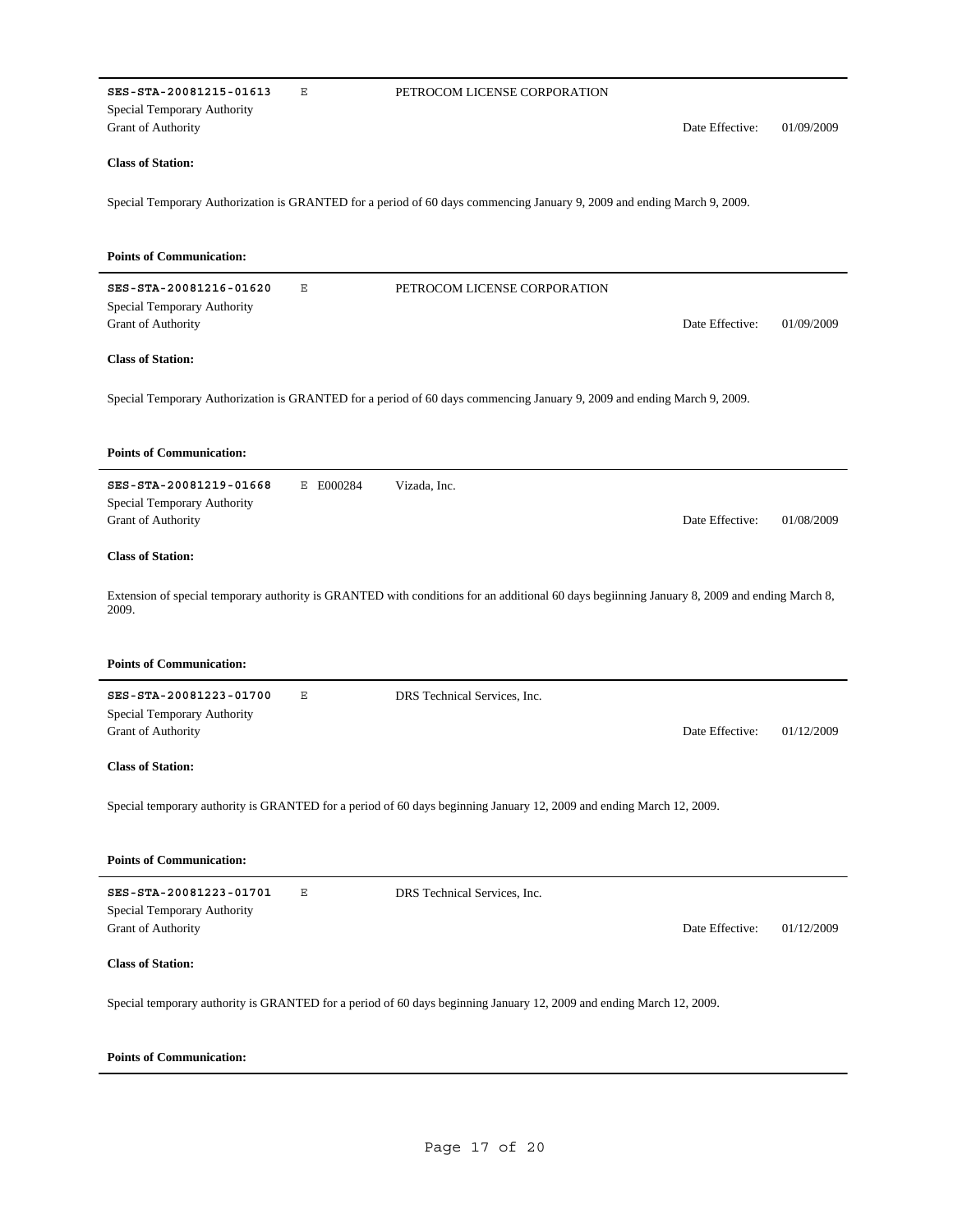| SES-STA-20081223-01702                                   | Ε         | Deere & Company                                                                                                                     |            |
|----------------------------------------------------------|-----------|-------------------------------------------------------------------------------------------------------------------------------------|------------|
| Special Temporary Authority<br><b>Grant of Authority</b> |           | Date Effective:                                                                                                                     | 01/09/2009 |
|                                                          |           |                                                                                                                                     |            |
| <b>Class of Station:</b>                                 |           |                                                                                                                                     |            |
|                                                          |           | Extension of special temporary authority is GRANTED for an additional 60 days beginning January 20, 2009 and ending March 20, 2009. |            |
|                                                          |           |                                                                                                                                     |            |
| <b>Points of Communication:</b>                          |           |                                                                                                                                     |            |
|                                                          |           |                                                                                                                                     |            |
| SES-STA-20081225-01710<br>Special Temporary Authority    | Ε         | PETROCOM LICENSE CORPORATION                                                                                                        |            |
| Grant of Authority                                       |           | Date Effective:                                                                                                                     | 01/09/2009 |
| <b>Class of Station:</b>                                 |           |                                                                                                                                     |            |
|                                                          |           |                                                                                                                                     |            |
|                                                          |           | Special Temporary Authorization is GRANTED for a period of 60 days commencing January 9, 2009 and ending March 9, 2009.             |            |
|                                                          |           |                                                                                                                                     |            |
| <b>Points of Communication:</b>                          |           |                                                                                                                                     |            |
| SES-STA-20081225-01711                                   | Ε         | PETROCOM LICENSE CORPORATION                                                                                                        |            |
| Special Temporary Authority                              |           |                                                                                                                                     |            |
| Grant of Authority                                       |           | Date Effective:                                                                                                                     | 01/09/2009 |
| <b>Class of Station:</b>                                 |           |                                                                                                                                     |            |
|                                                          |           |                                                                                                                                     |            |
|                                                          |           | Special Temporary Authorization is GRANTED for a period of 60 days commencing January 9, 2009 and ending March 9, 2009.             |            |
|                                                          |           |                                                                                                                                     |            |
|                                                          |           |                                                                                                                                     |            |
| <b>Points of Communication:</b>                          |           |                                                                                                                                     |            |
| SES-STA-20081225-01712                                   | Ε         | PETROCOM LICENSE CORPORATION                                                                                                        |            |
| Special Temporary Authority                              |           |                                                                                                                                     |            |
| Grant of Authority                                       |           | Date Effective:                                                                                                                     | 01/09/2009 |
| <b>Class of Station:</b>                                 |           |                                                                                                                                     |            |
|                                                          |           |                                                                                                                                     |            |
|                                                          |           | Special Temporary Authorization is GRANTED for a period of 60 days commencing January 9, 2009 and ending March 9, 2009.             |            |
|                                                          |           |                                                                                                                                     |            |
| <b>Points of Communication:</b>                          |           |                                                                                                                                     |            |
| SES-STA-20081231-01723                                   | E WB36    | Vizada, Inc.                                                                                                                        |            |
| Special Temporary Authority<br>Grant of Authority        |           | Date Effective:                                                                                                                     | 01/08/2009 |
|                                                          |           |                                                                                                                                     |            |
| <b>Class of Station:</b>                                 |           |                                                                                                                                     |            |
| <b>Points of Communication:</b>                          |           |                                                                                                                                     |            |
| SES-STA-20090106-00003                                   | E E060076 | BT Americas Inc.                                                                                                                    |            |
| Special Temporary Authority                              |           |                                                                                                                                     |            |
| Grant of Authority                                       |           | Date Effective:                                                                                                                     | 01/07/2009 |
| <b>Class of Station:</b>                                 |           |                                                                                                                                     |            |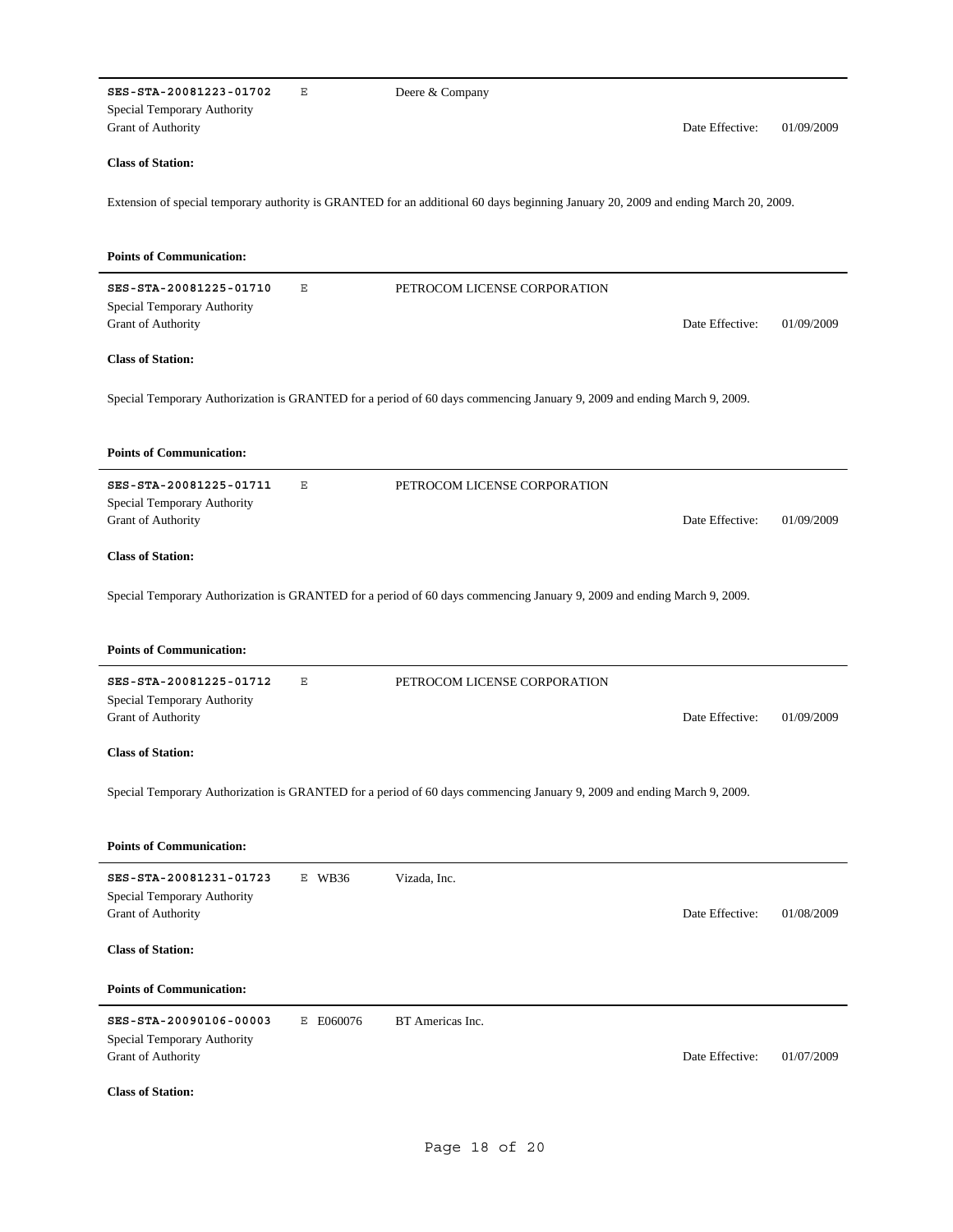Extension of special temporary authority is GRANTED with condition for an additional 30 days beginning January 12, 2009 and ending February 10, 2009.

## **Points of Communication**

| <b>Points of Communication:</b>                                                    |           |                                                                                                                                               |                 |            |
|------------------------------------------------------------------------------------|-----------|-----------------------------------------------------------------------------------------------------------------------------------------------|-----------------|------------|
| SES-STA-20090106-00004<br>Special Temporary Authority<br>Grant of Authority        | E E080100 | Row 44 Inc.                                                                                                                                   | Date Effective: | 01/09/2009 |
| <b>Class of Station:</b>                                                           |           |                                                                                                                                               |                 |            |
| January 10, 2009 and ending March 10, 2009.                                        |           | Extension of special temporary authority for an additional 60 day period to test a single fixed ground-based aircraft earth station beginning |                 |            |
| <b>Points of Communication:</b>                                                    |           |                                                                                                                                               |                 |            |
| SES-STA-20090108-00017<br>Special Temporary Authority<br>Grant of Authority        | E KA269   | Intelsat North America LLC                                                                                                                    | Date Effective: | 01/13/2009 |
| <b>Class of Station:</b>                                                           |           |                                                                                                                                               |                 |            |
|                                                                                    |           | Special temporary authority is GRANTED for a period of 60 days beginning January 15, 2009 and ending March 15, 2009.                          |                 |            |
| <b>Points of Communication:</b>                                                    |           |                                                                                                                                               |                 |            |
| SES-STA-20090108-00018<br>Special Temporary Authority<br>Grant of Authority        | E E860175 | PanAmSat Licensee Corp.                                                                                                                       | Date Effective: | 01/09/2009 |
| <b>Class of Station:</b>                                                           |           |                                                                                                                                               |                 |            |
|                                                                                    |           | Special temporary authority is GRANTED for a period of 16 days beginning January 14, 2009 and ending January 29, 2009.                        |                 |            |
| <b>Points of Communication:</b>                                                    |           |                                                                                                                                               |                 |            |
| SES-STA-20090112-00030<br>Special Temporary Authority<br><b>Grant of Authority</b> | E E030055 | SkyWave Mobile Communications, Corp.                                                                                                          | Date Effective: | 01/13/2009 |
| <b>Class of Station:</b>                                                           |           |                                                                                                                                               |                 |            |
|                                                                                    |           | Extension of special temporary authority is GRANTED for an additional 60 days beginning January 19, 2009 and ending March 19, 2009.           |                 |            |
| <b>Points of Communication:</b>                                                    |           |                                                                                                                                               |                 |            |
|                                                                                    |           |                                                                                                                                               |                 |            |
| <b>Dismissal</b><br>SES-REG-20081212-01601                                         | E080243   | Cablevision of Rockland/Ramapo, Inc.                                                                                                          |                 |            |
| SES-REG-20081212-01602                                                             | E080244   | Application is dismissed without prejudice as defective, see DA 09-30, released January 13, 2009.<br>CSC TKR Inc                              |                 |            |

Application is dismissed without prejudice as defective, see DA 09-29, released January 13, 2009.

**SES-REG-20081212-01603** E080245 Cablevision of Warwick, Inc.